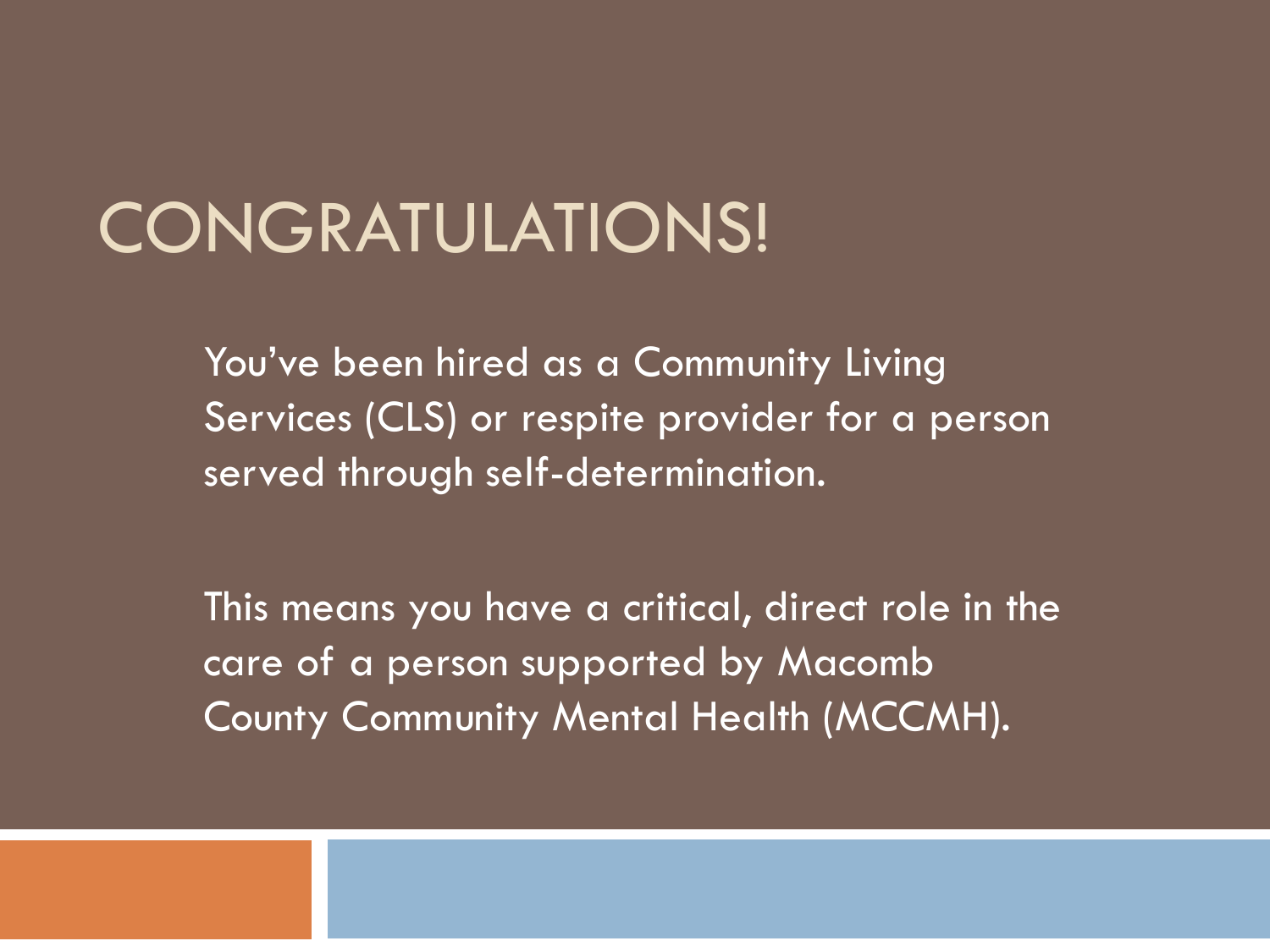#### You are an Employee of the Person

 $\Box$  Even though you may be a family member or friend of the person, while you are working, you are their employee.

□ As an employee, you are responsible for complying with all the laws and rules that cover anyone who works with persons who use MCCMH services.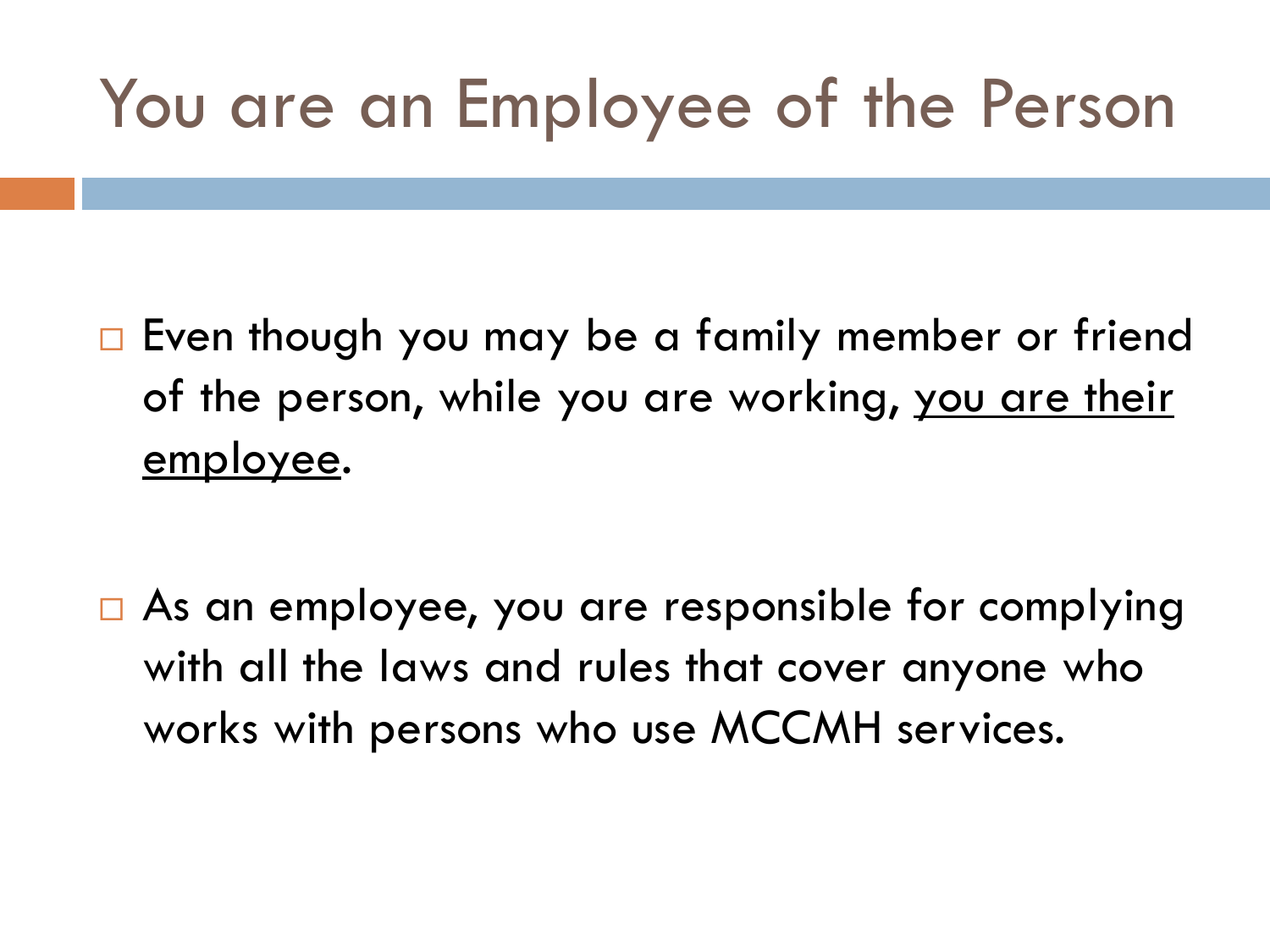#### This means you must . . .

- $\Box$  Help the person reach his/her goals by providing services according to the Plan of Service, including according to approved amounts for each task.
- $\Box$  Treat the person with dignity and respect.
- **Prevent and avoid physical and emotional abuse,** neglect, exploitation, and harm to the person.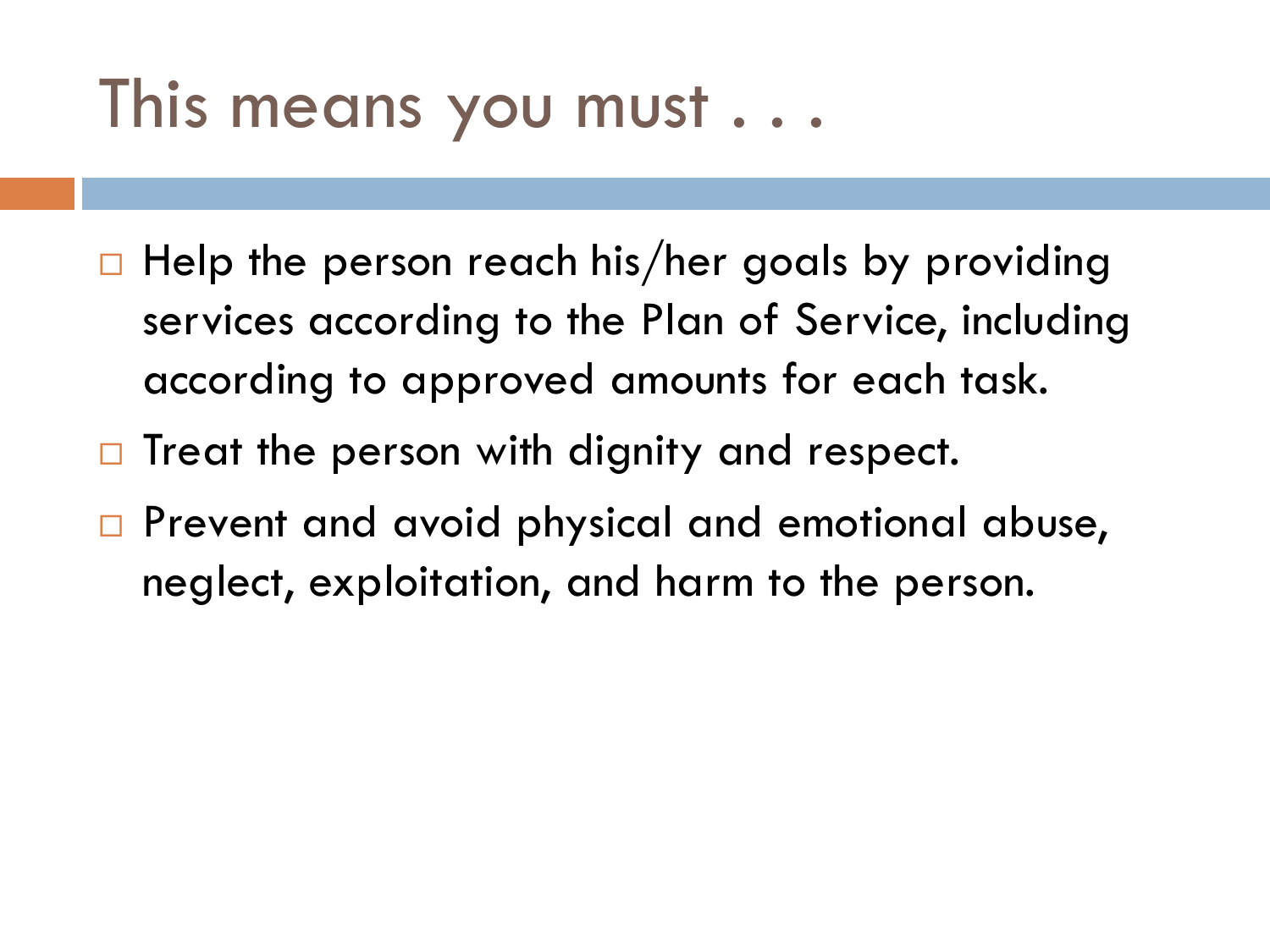#### You Provide Healthcare Services

□ When you are working as a Community Living Services (CLS) or respite provider, you are providing a healthcare service. So, you must also uphold the laws and rules that govern healthcare, including those that govern the use of Medicaid dollars.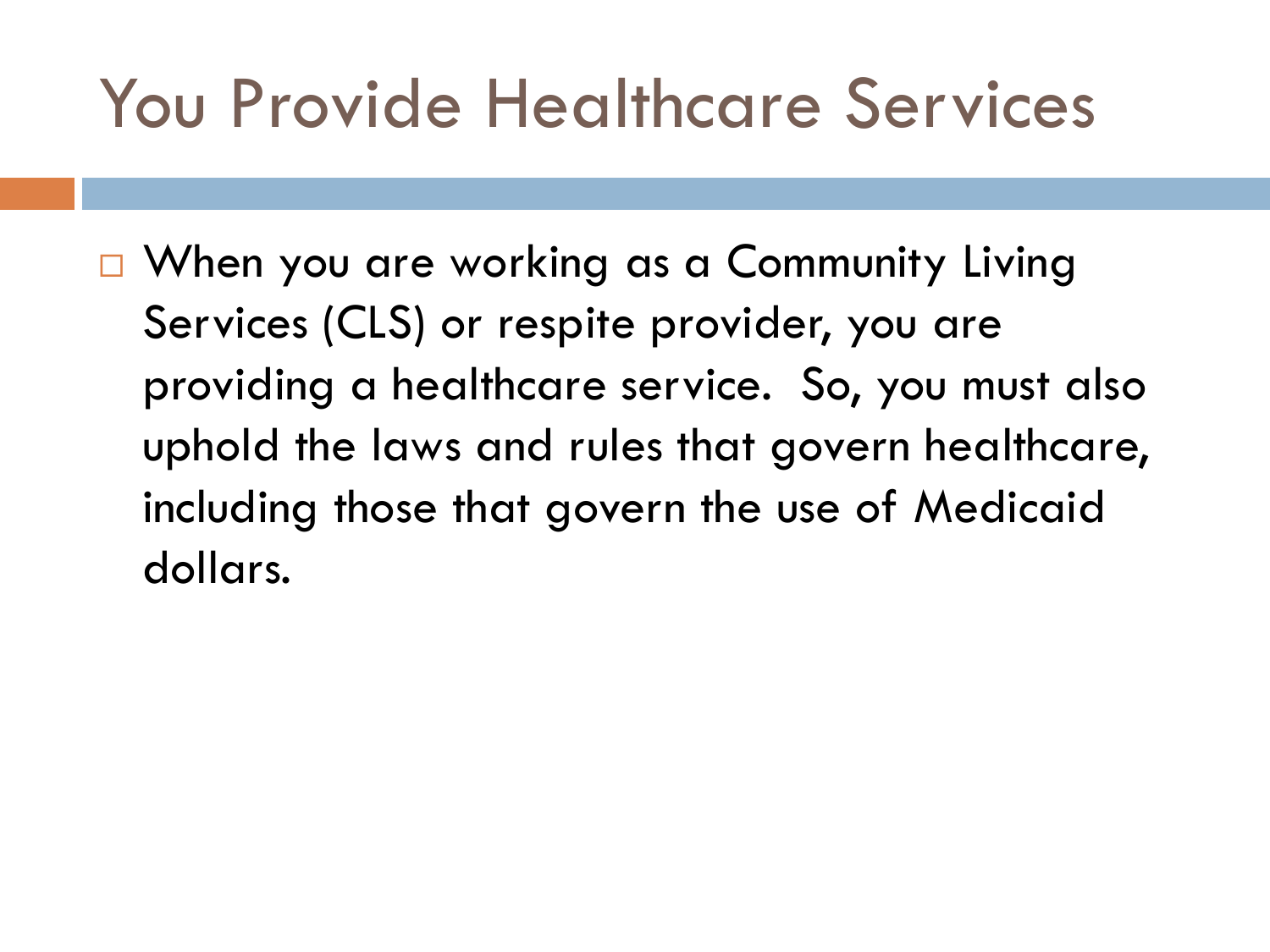#### What is Corporate Compliance ?

 $\Box$  The system that monitors, corrects for, and prevents violations of law is called Corporate Compliance.

 $\Box$  Federal law requires that businesses that receive federal money must monitor, report, and investigate fraud, waste, abuse, and other violations of law. This is what Corporate Compliance does.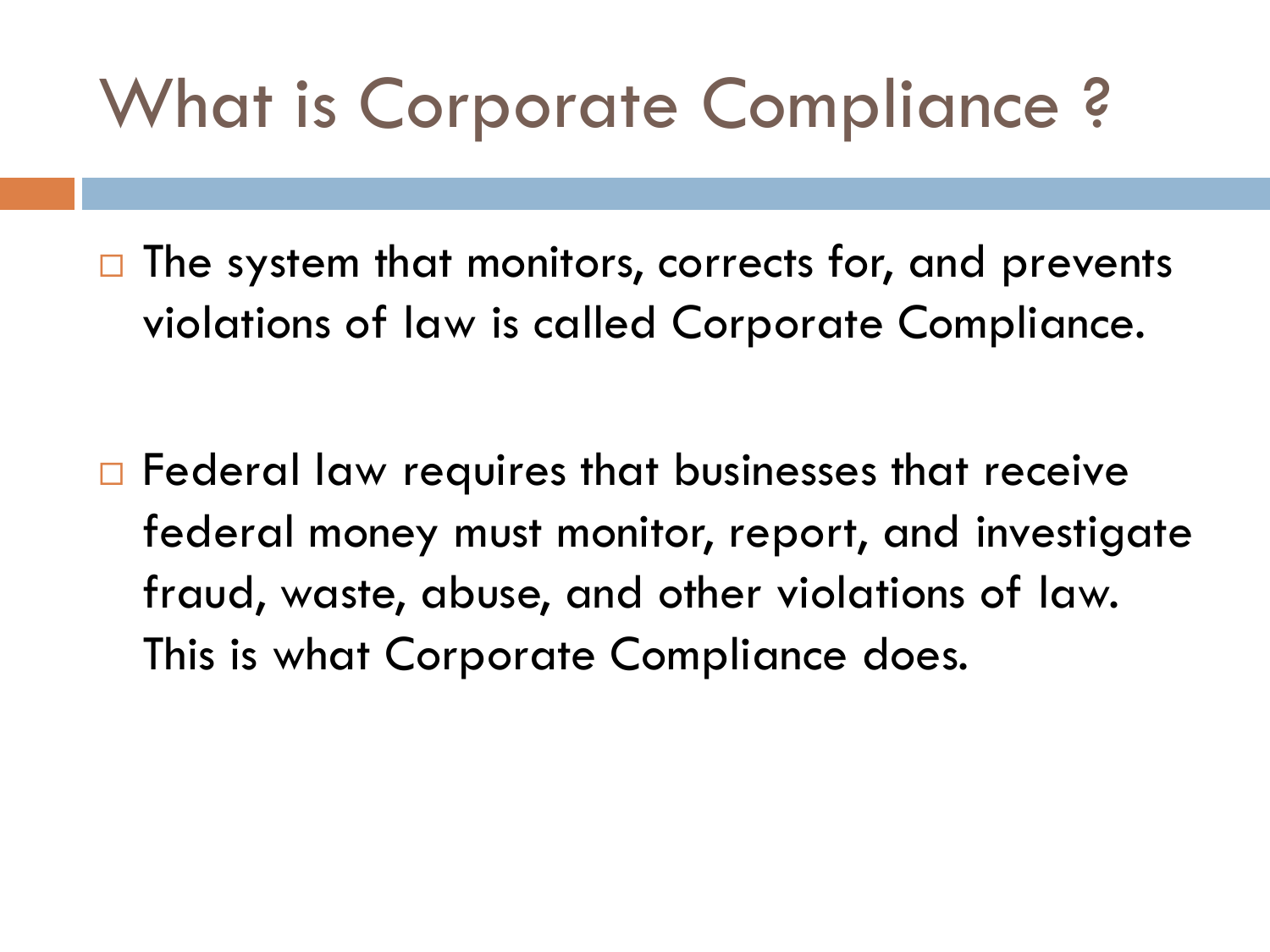#### Remember !

# Medicaid is Federal Funding for Healthcare!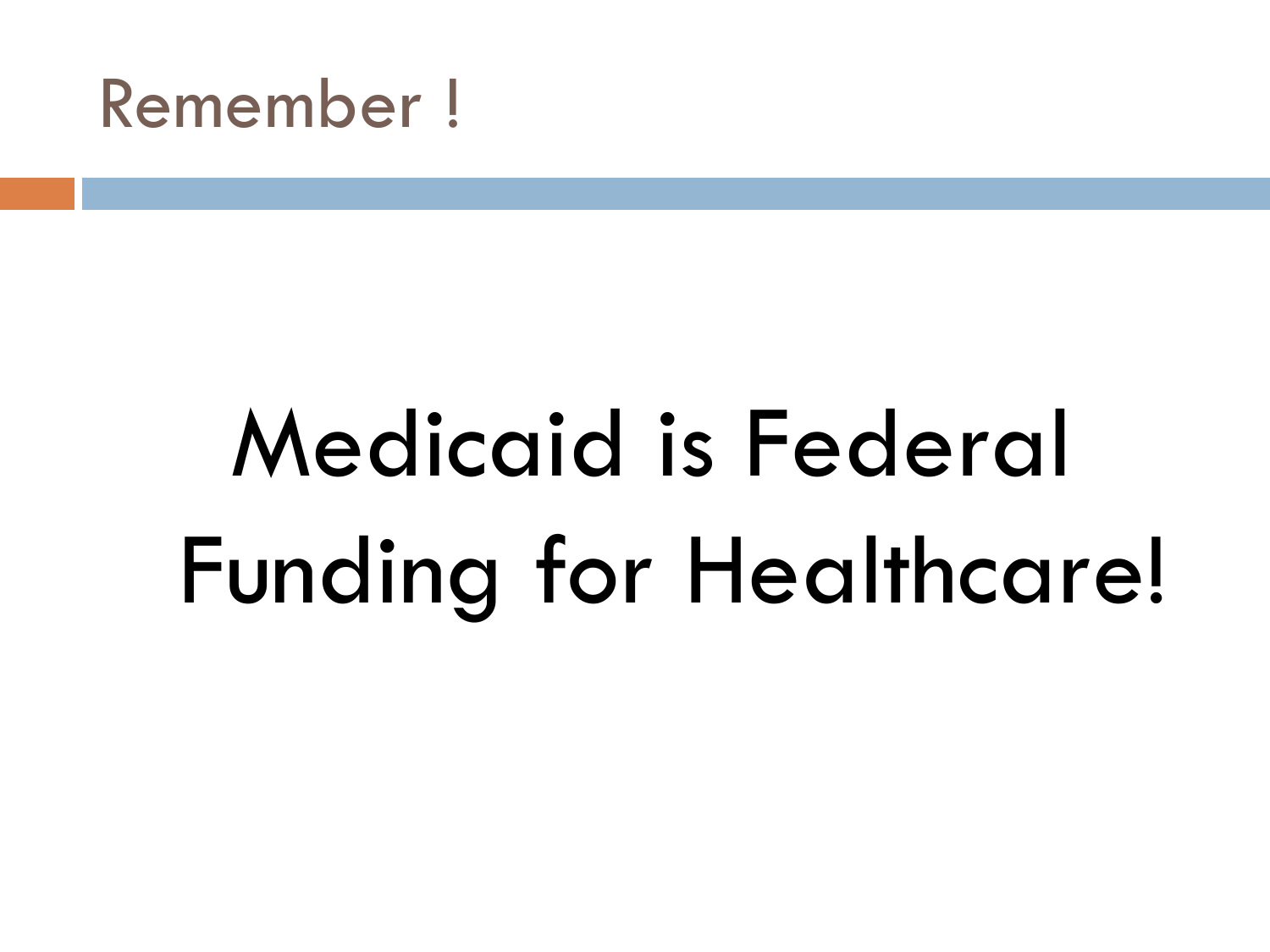#### Fact Check

- □ When you are providing CLS or respite under selfdetermination, you are an employee of the person. You provide healthcare services.
- □ When you are working, you must comply with all the rules and laws that govern healthcare services.
- $\Box$  Corporate Compliance is the system that monitors, corrects for, and prevents, violations of law in health care services.
- □ Medicaid is Federal funding for health care.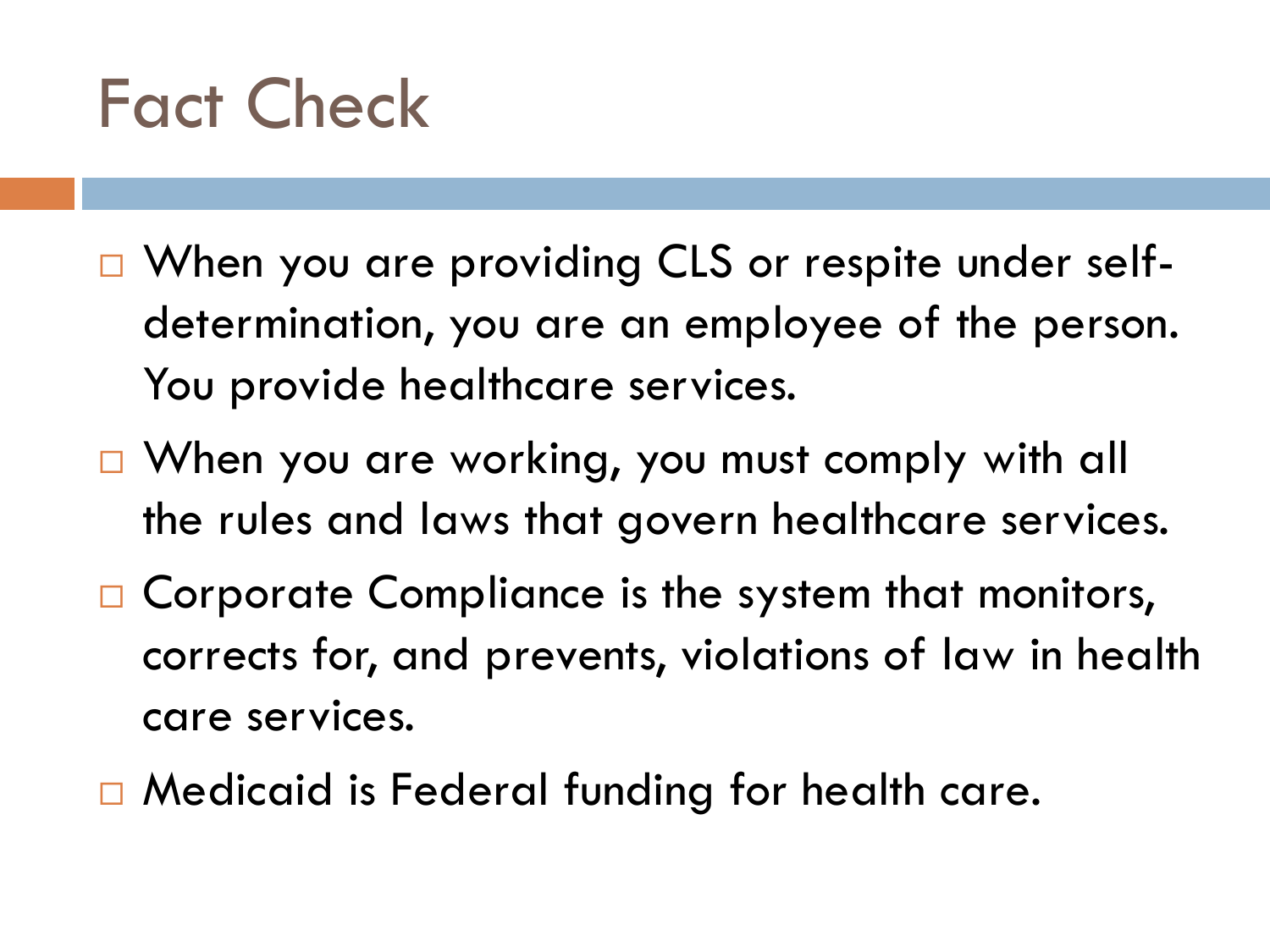## So, What's Fraud ?

- $\Box$  Fraud is intentionally misrepresenting something to gain an un-earned benefit. (Usually, but not always, a financial benefit.)
- $\Box$  Fraud is also misrepresenting how services are delivered, usually so more money can be charged for the service.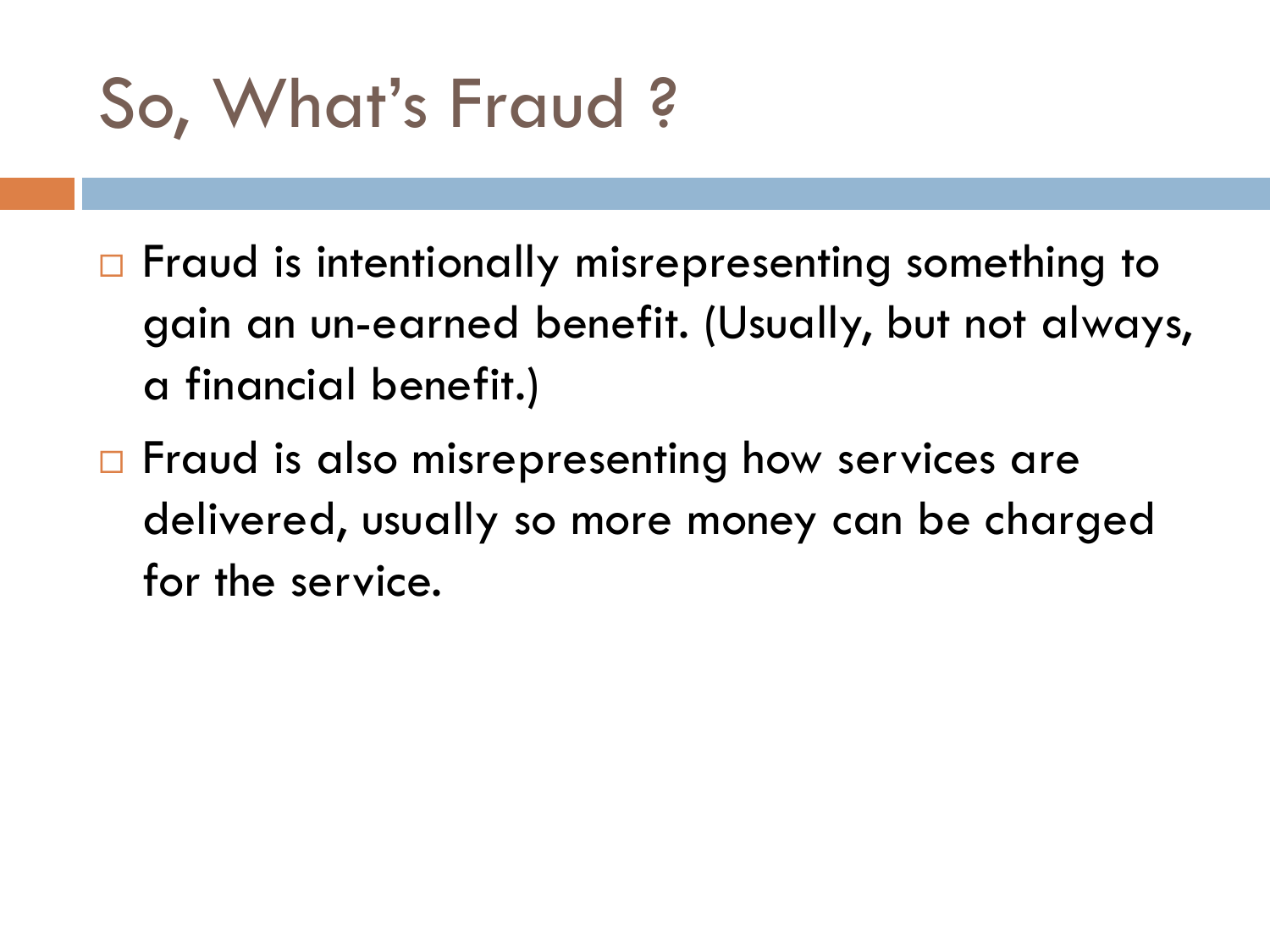#### For Example . . .

Some examples of fraud might be:

- □ Billing for time not actually worked. (Leaving early even though your time sheet says you worked all shift.)
- $\Box$  Billing for a different service than what was provided, or billing for a service that wasn't provided at all.
- □ Altering documentation to get higher payment (upcoding).
- Duplicate billing.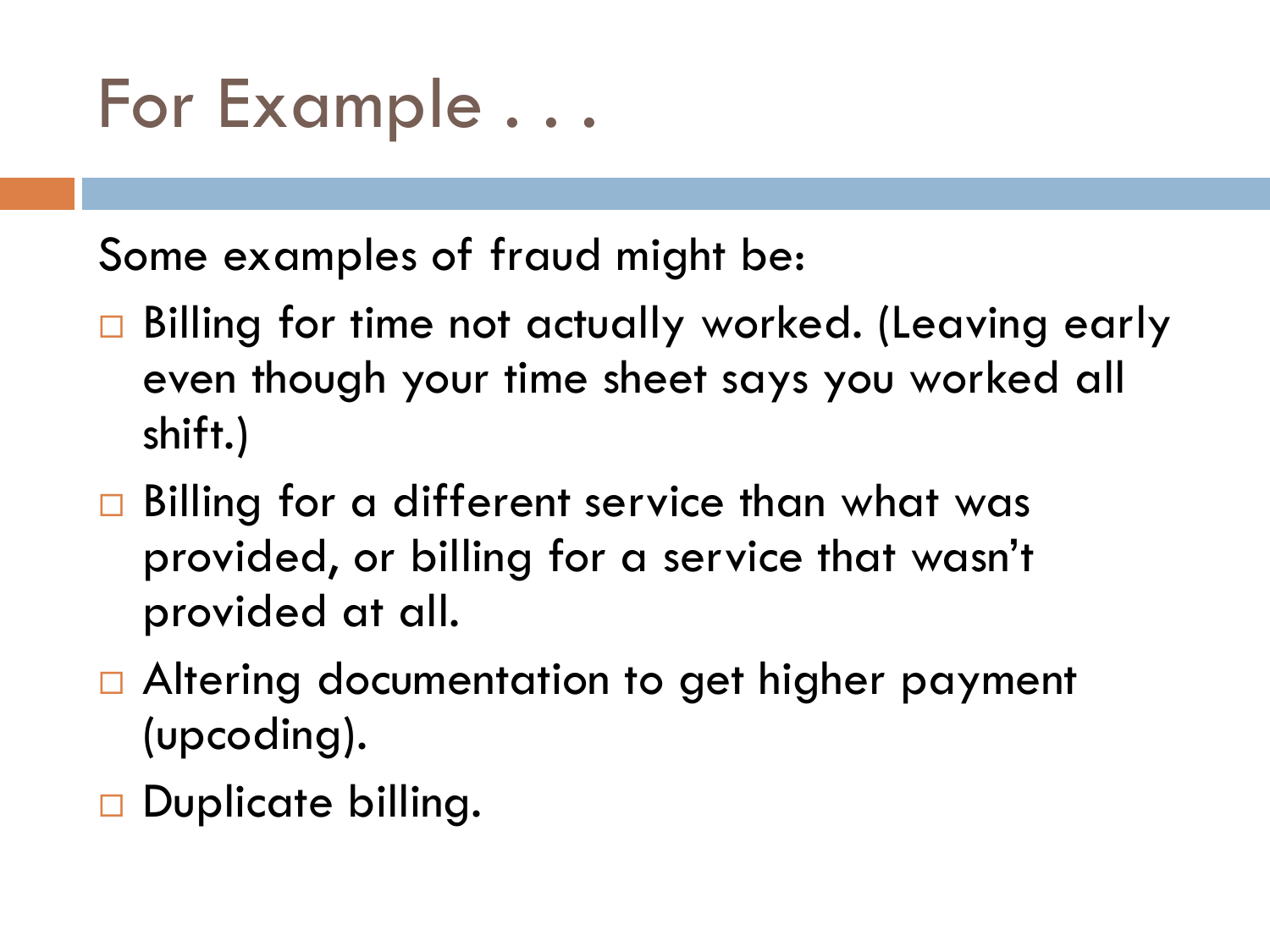#### What is Healthcare Waste ?

Healthcare waste is the misuse of healthcare resources.

Waste might be the overuse of a service, or it might be billing for a service that isn't really needed, or it might be billing for a service that the person can't really benefit from.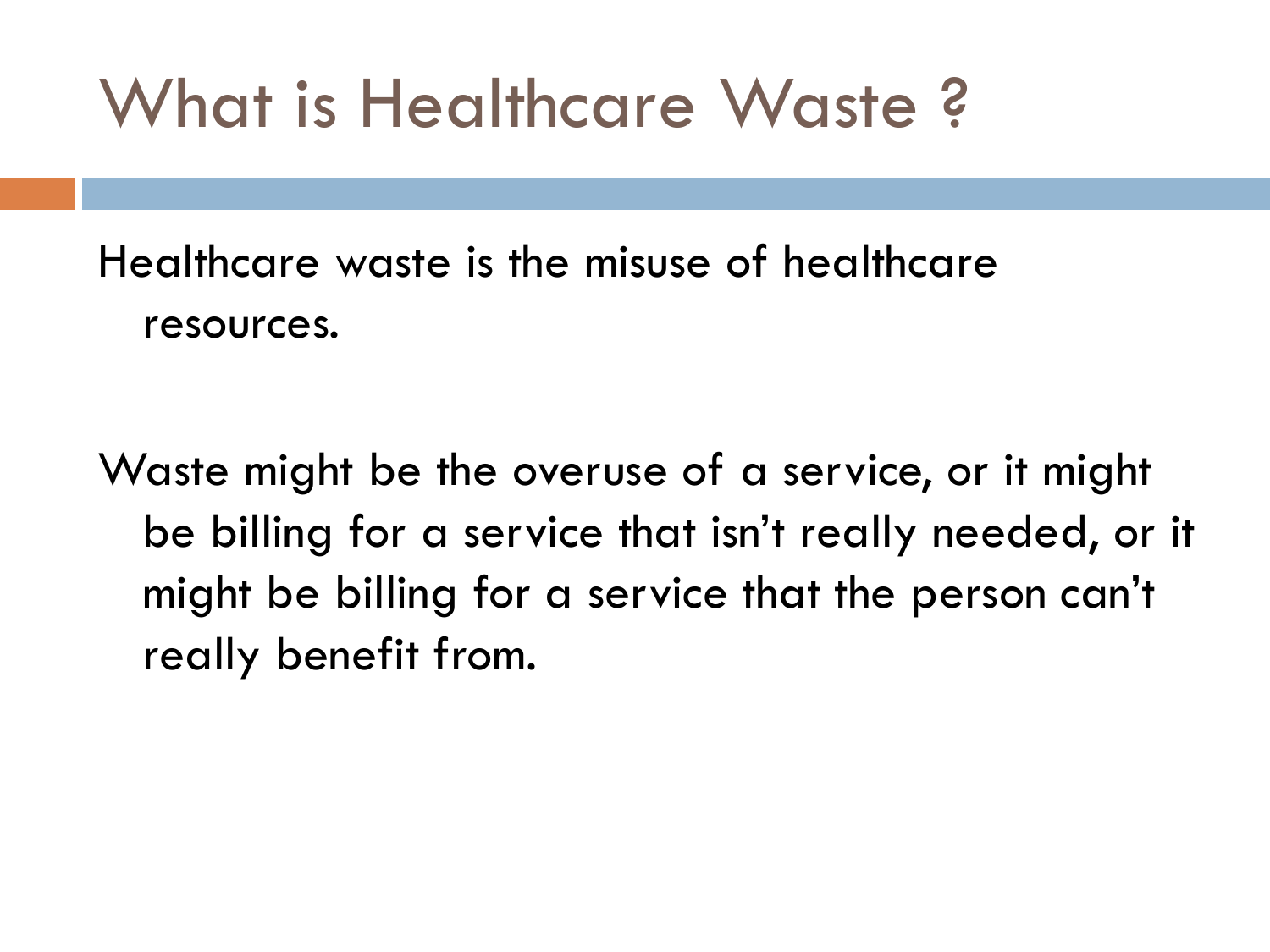

- □ Suzy's assessment says she is independent in cooking, and doesn't need help in this area. So, billing for CLS time to teach Suzy to cook could be healthcare waste.
- □ Steve's assessment says he doesn't have manual dexterity. So, billing for time to teach Steve to tie his shoes could be waste, because he can't really achieve that goal/ benefit from the teaching. (Try Velcro instead!)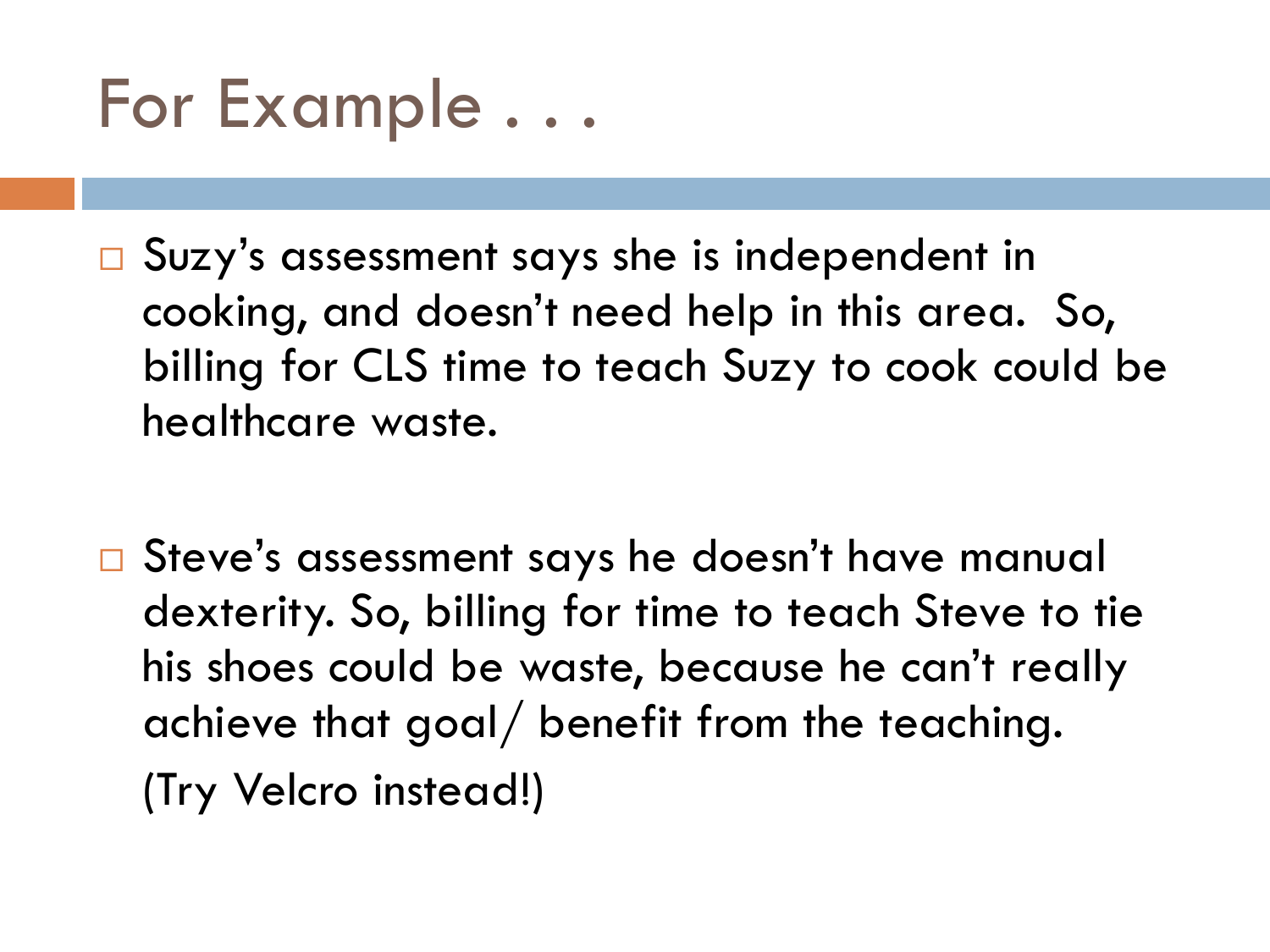□ You might run the risk of healthcare waste if you focus all or most of your time on one goal, leaving out other CLS goals in the plan. (Like spending all CLS time on leisure activities, without focusing on skill development.)

Always follow the plan of service, including approved amounts of time for each objective!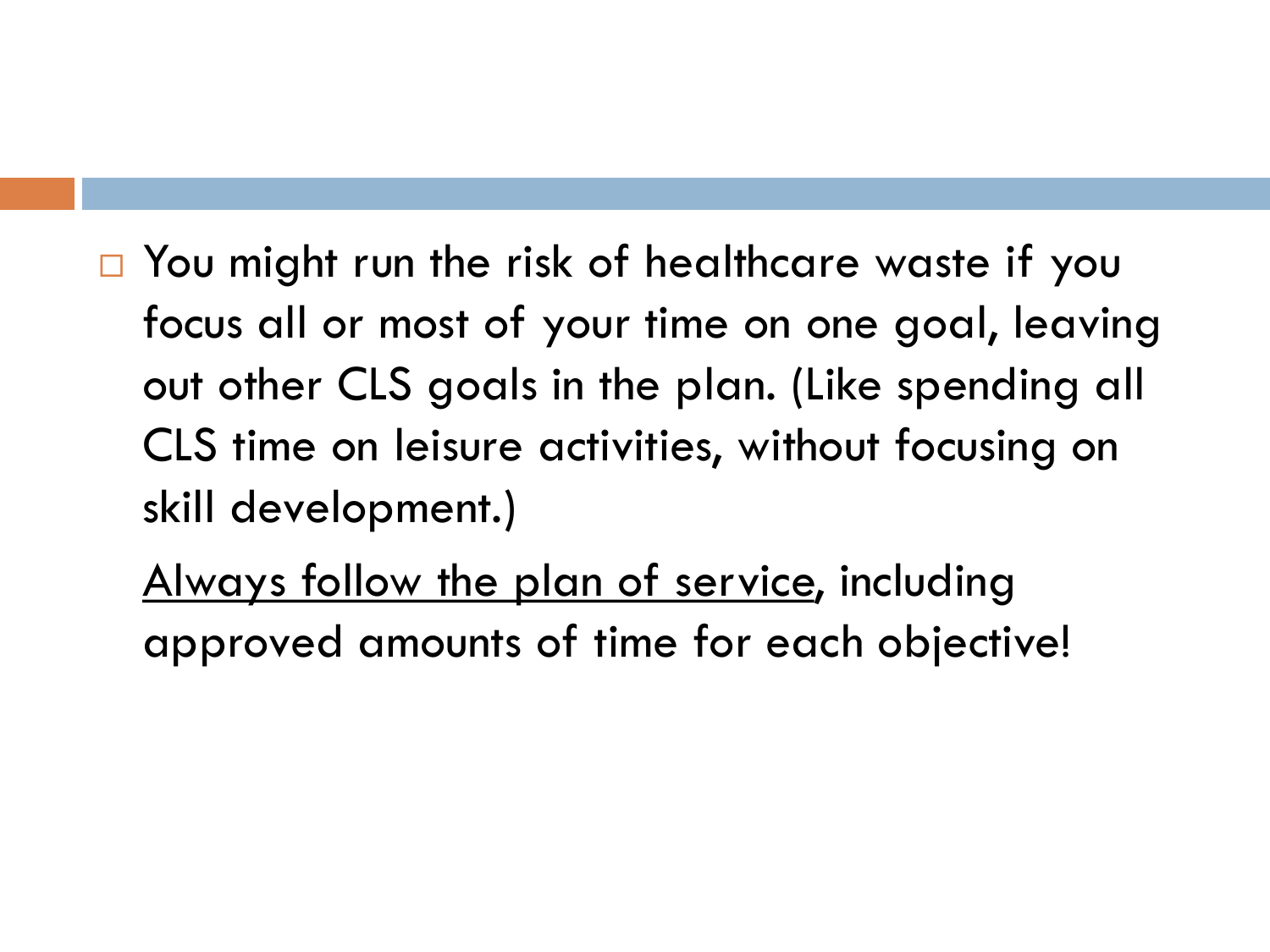#### What's Healthcare Abuse ?

 Healthcare abuse relates to unsound documentation or billing, including documentation or billing that is not consistent with guidelines, standards, or medical necessity. Abuse results in unnecessary cost to the payer.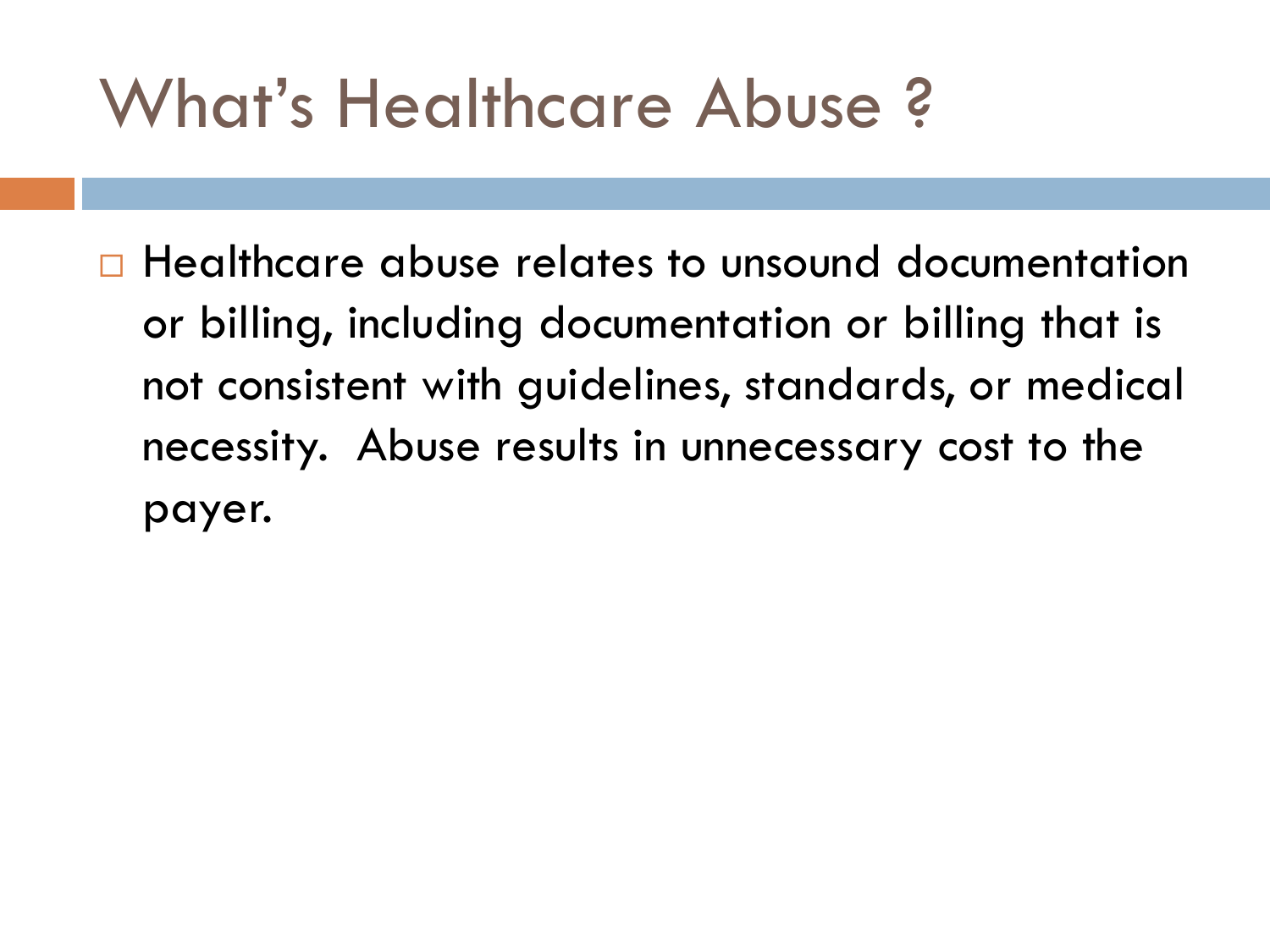#### Abuse is Similar to Fraud

 $\Box$  Except: It is not necessary for abusive acts to be committed knowingly. Abuse can become fraud if it is shown that the acts were committed with knowledge that they were wrong.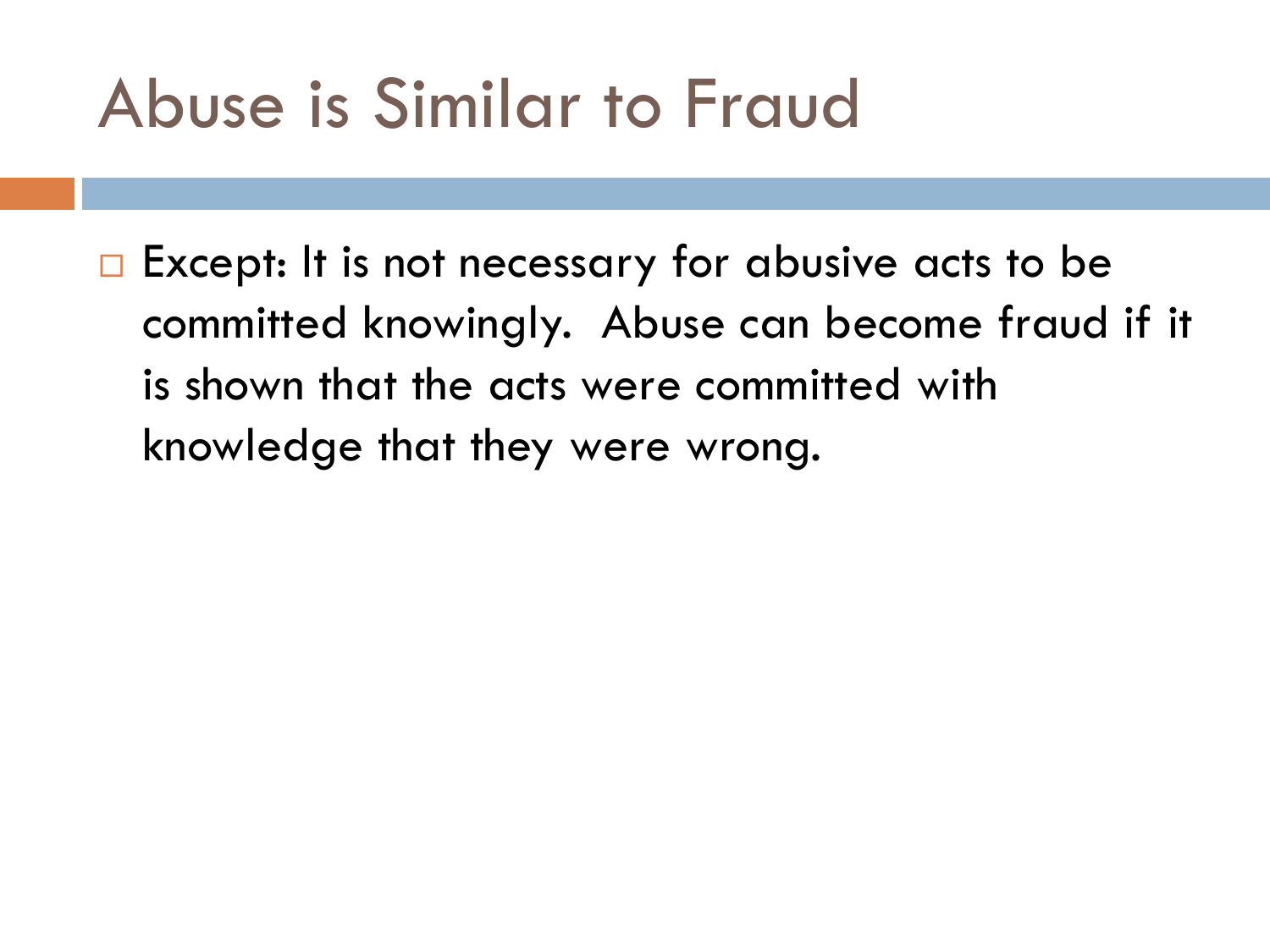#### For Example . . .

#### An example of abuse might be:

- You are working part time as a CLS staff. You need to work 20 hours a week to make it worthwhile for you. So, you, or your employer, ask the supports coordinator to create a plan or request CLS services in that amount. Or, you might exaggerate or stretch the amount of time it takes to do something, so that you can get more hours. But, these hours are not medically necessary. Even if these hours don't get approved, doing this could be healthcare abuse.
- Remember! Healthcare abuse can become fraud if it is done with the knowledge that the act is wrong.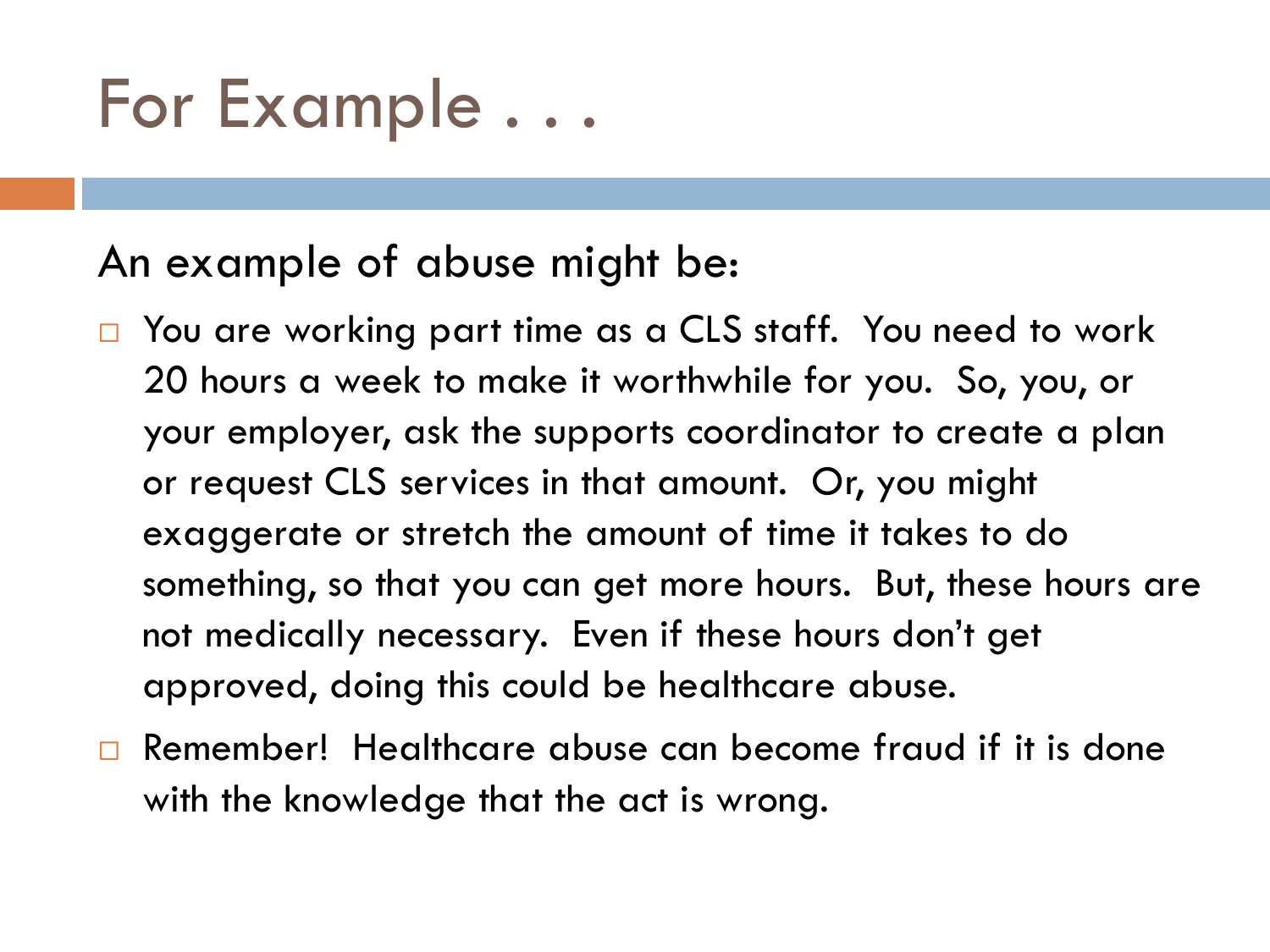#### How Can You Help Prevent Fraud, Waste, and Abuse ?

- □ Follow the approved service plan, including approved amounts of time for each objective.
- □ Complete all documentation accurately and completely, including time in and out, hours worked, services provided, and what you did with the person toward each objective.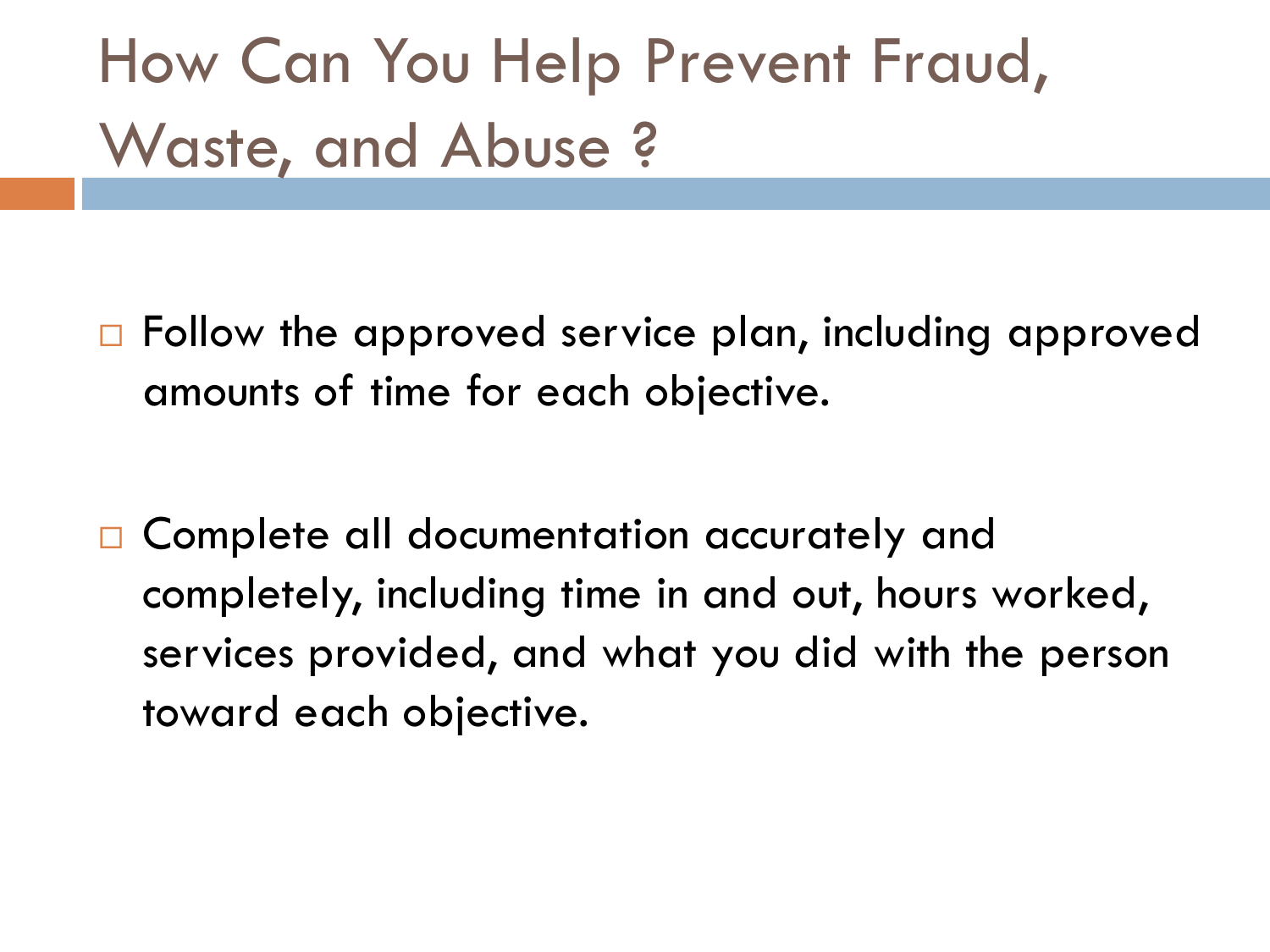#### Fact Check

- □ Fraud is intentionally misrepresenting services provided in order to gain an unearned benefit.
- Waste is providing services that aren't needed or that the person can't really benefit from.
- Abuse is unsound documentation or billing, including documentation or billing that is not consistent with guidelines, standards, or medical necessity. Abuse doesn't have to be intentional.
- □ Avoid fraud, waste, and abuse by providing services according to the plan of service, and by completing service documentation accurately and completely.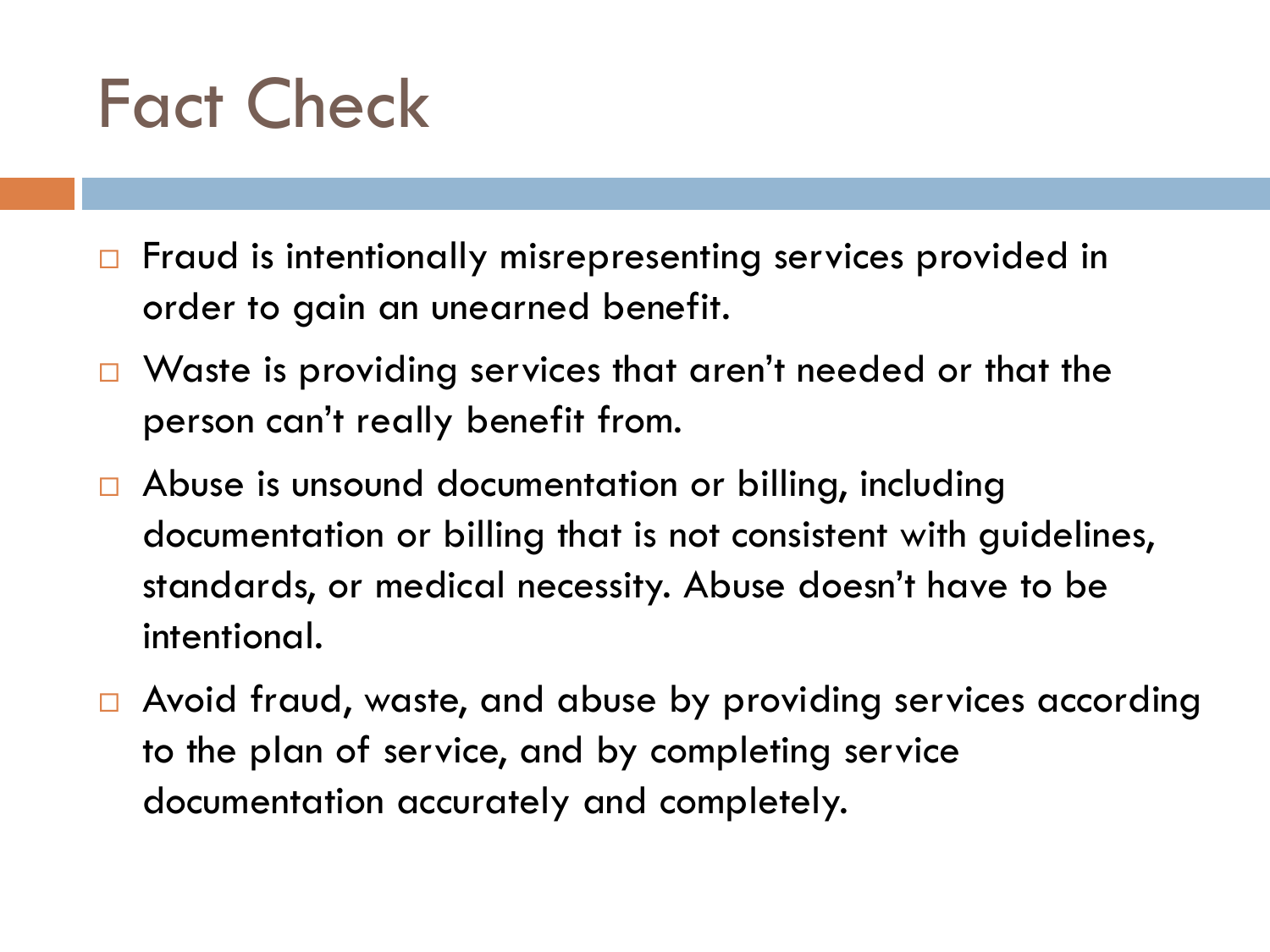### What Else Do I Need to Know ?

Besides rules about fraud, waste, and abuse, there are other rules and laws you need to follow while you are working. These are about:

- □ Confidentiality / HIPAA
- $\Box$  Integrity of the medical record
- □ Preventing Exploitation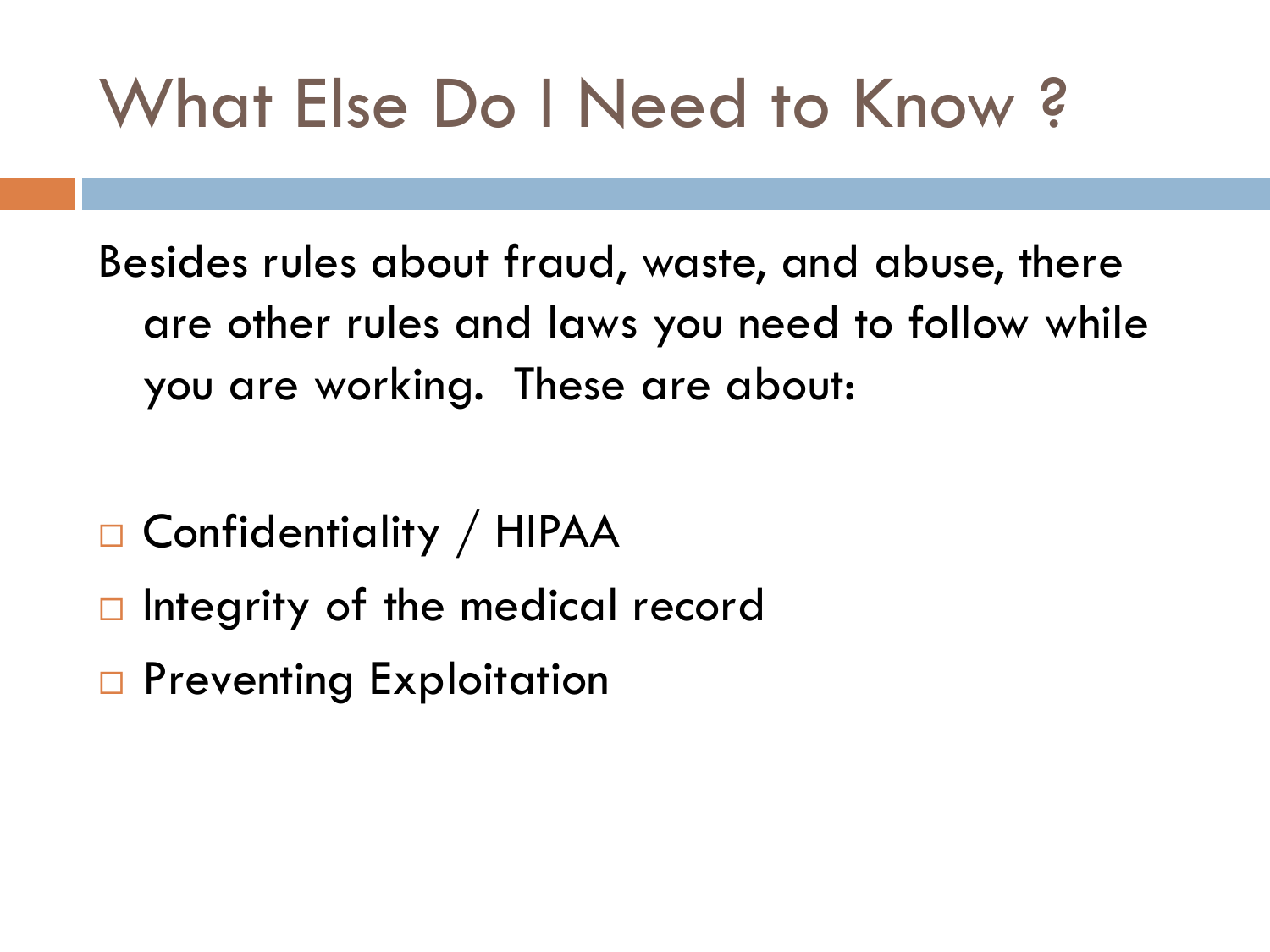# **Confidentiality**

- Confidentiality means privacy. All the health and service information that you receive about the person you support is confidential. It shouldn't be shared with anyone who is not part of the service team.
- $\Box$  This includes diagnoses, information in the service plan, medications, or anything else that you learn about the person as a result of your role as a CLS/ respite/ service provider.
- □ The fact that someone uses MCCMH services **at all** is confidential!
- Confidential health information is often called "Protected Health Information" or PHI.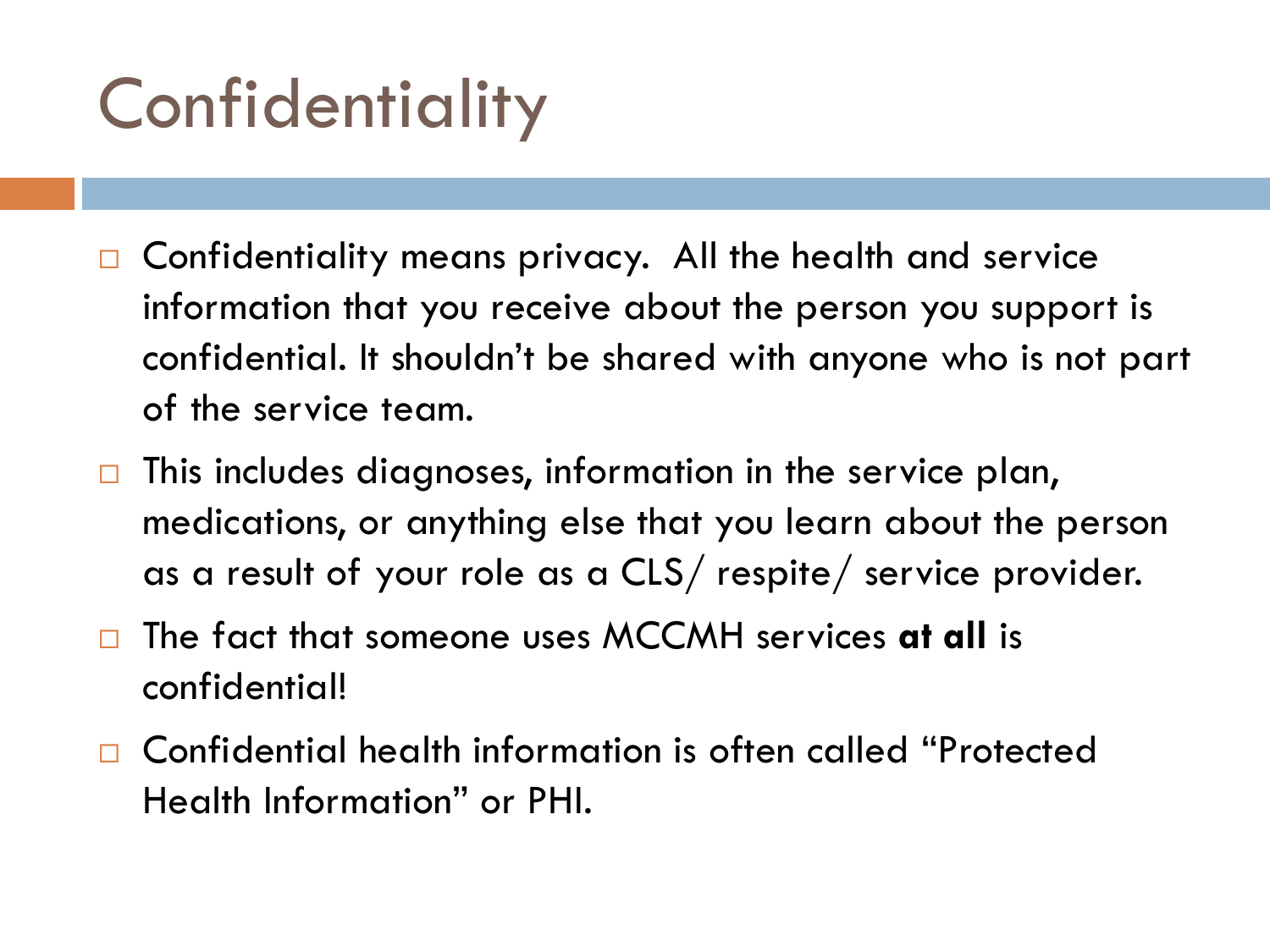

#### One of many laws that protect the privacy of the health information of persons served by MCCMH is **HIPAA**, or the **Health Insurance Portability and Accountability Act.**

HIPAA gives people who receive healthcare services the right to:

- See and add to their medical record
- Restrict access to their medical records
- $\Box$  Know who has seen their medical records, and why
- $\Box$  Tell a healthcare provider how to communicate health information with them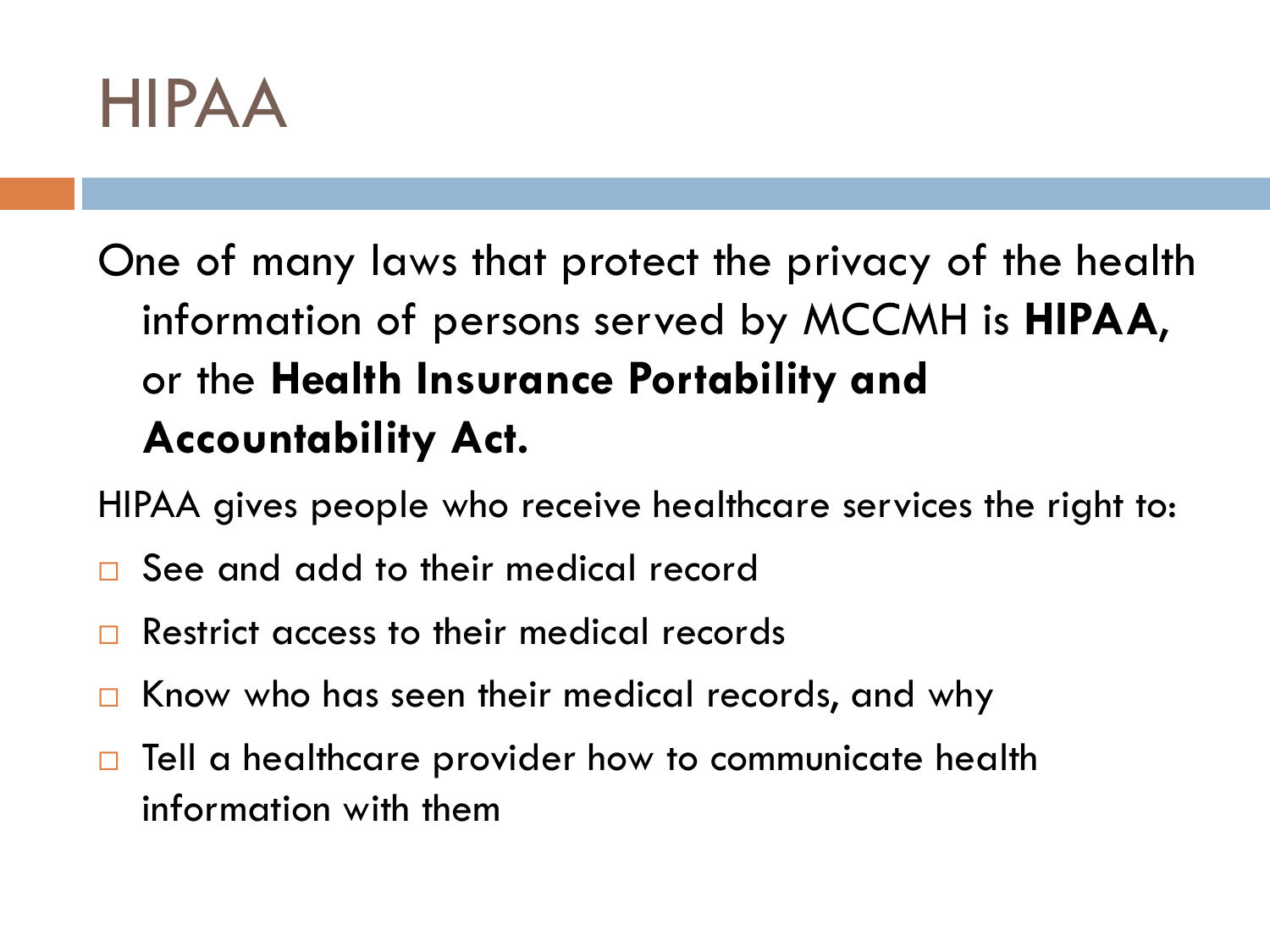#### A Release of Information

- $\Box$  A person served can give permission for their private health/service information to be shared. This is a "Release of Information" or a "Release."
- □ A Release describes what information can be shared, who can share it, who it can be shared with, and for what reason. Usually a release of information is time limited.
- $\Box$  A Release of Information must be in writing, and must be signed **before** confidential information is shared.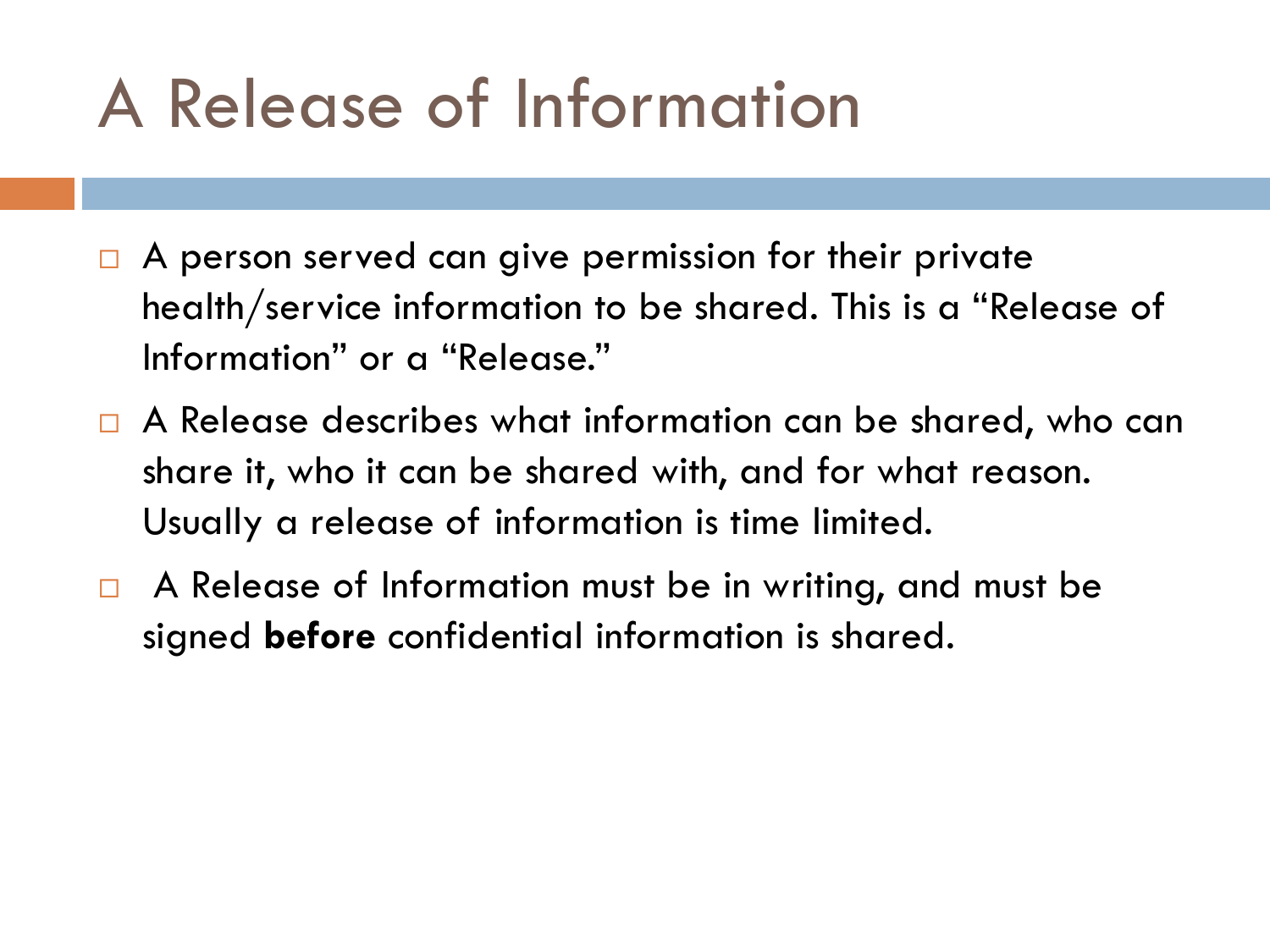#### Protect Confidentiality by . . .

- $\Box$  Not sharing confidential/ protected health information with anyone who isn't part of the person's service team.
- $\Box$  Not talking about the person's services (medications, plan, etc.) when you are in a public place.
- $\Box$  Not using your personal phone to take pictures of the person, and not posting pictures of the person on social media.
- $\Box$  Not leaving documents (plans, time sheets, etc.) in areas where people might see them who aren't part of the service team.
- $\Box$  Making sure there is a signed release in the record before service information is shared with anyone outside the service team.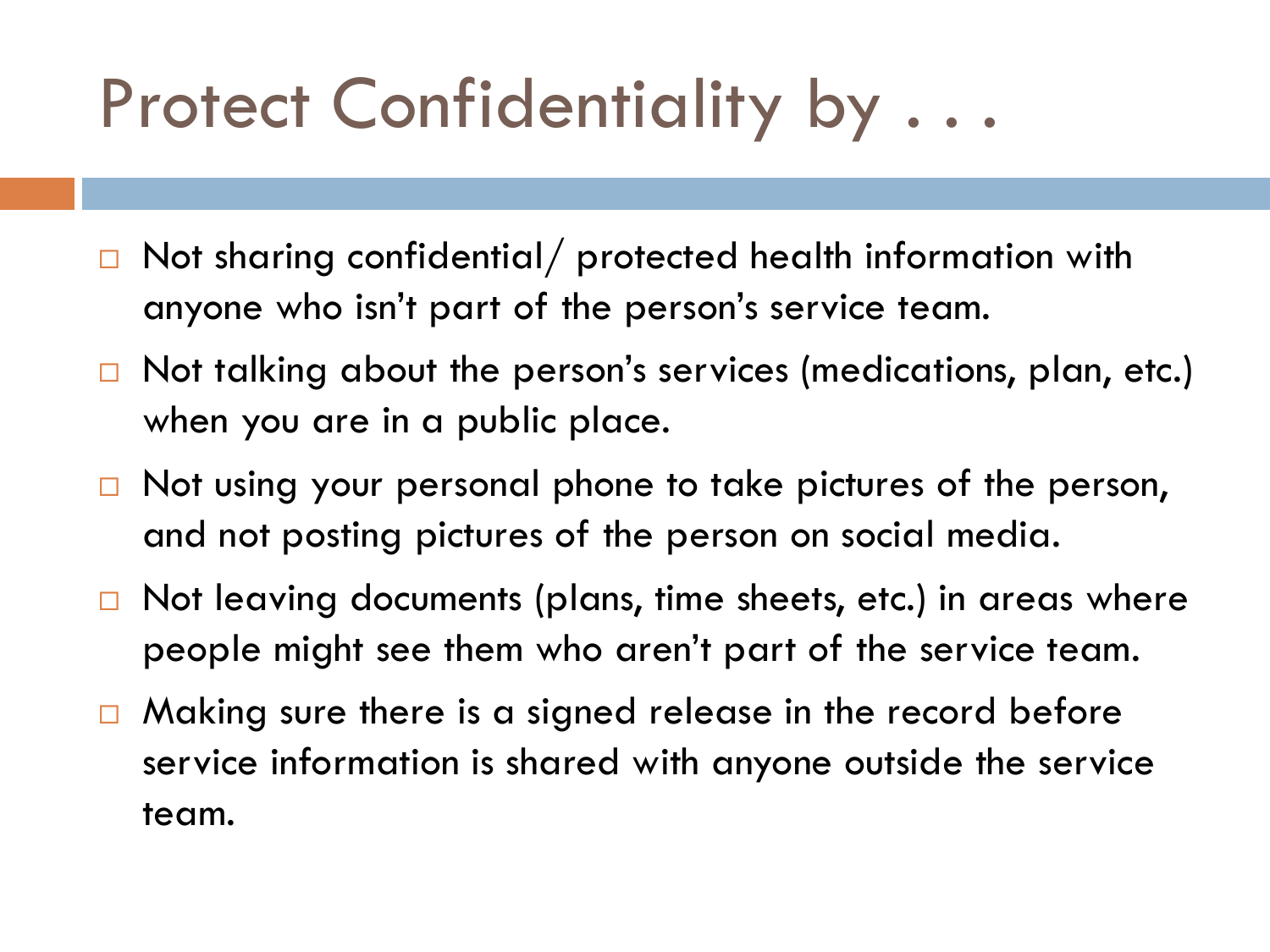#### Fact Check

- Confidential health information is called Protected Health Information (PHI).
- $\Box$  Information (including pictures) that identifies the person, their health conditions, and/or their health services is PHI. PHI should only be shared with the service team.
- □ PHI should not be discussed in public, or posted on social media. Written service documents should not be left where they can be seen by others.
- □ Service records and documents should be viewed only as needed to provide services.
- □ A signed release of information allows certain health information to be shared with others outside the service team.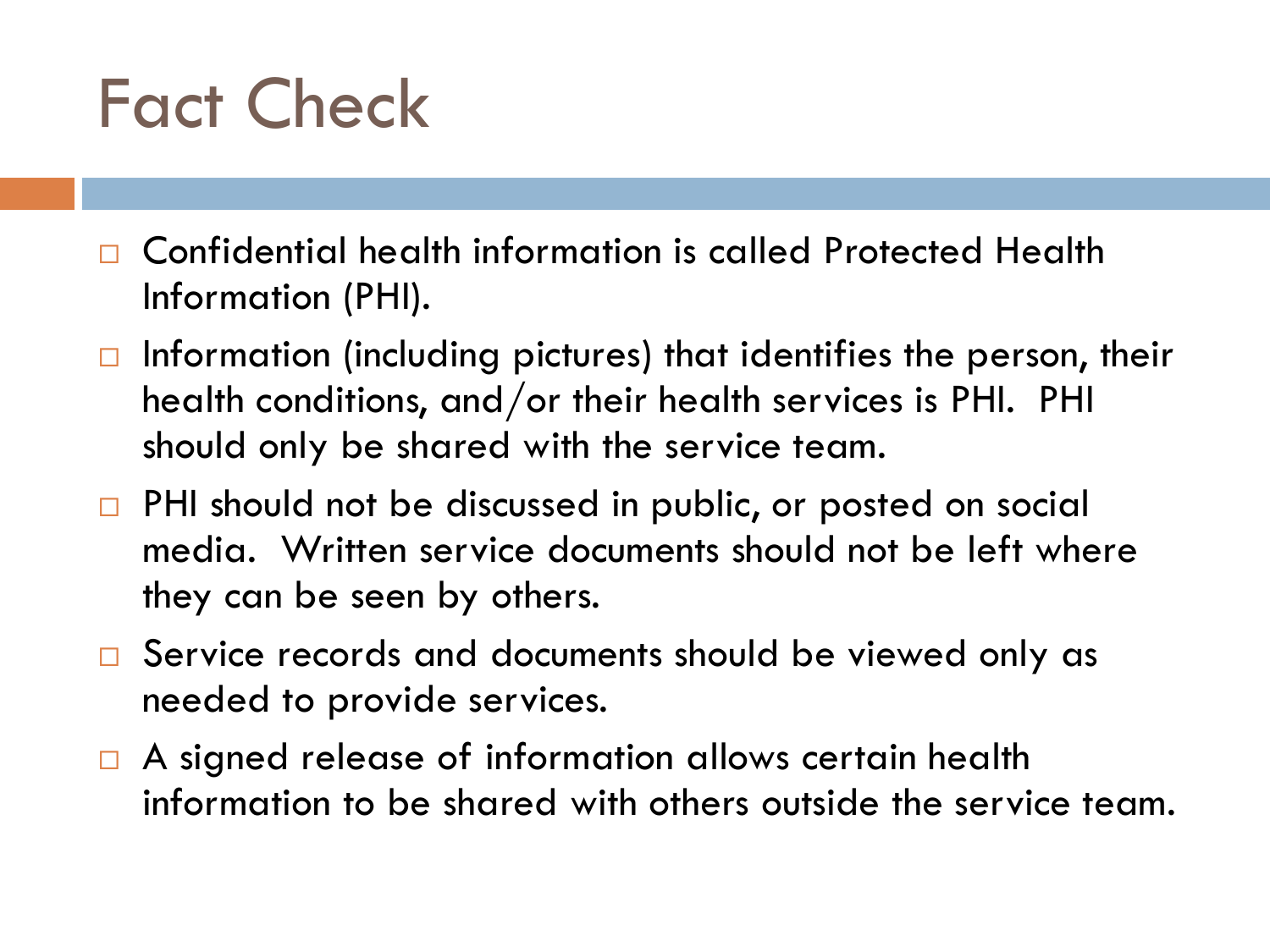# Integrity of the Medical Record

- The electronic FOCUS record is the person's medical record (their "chart"). It is subject to legal inquiry such as subpoena/ FOIA/ Release. Self-determination agreements and selfdetermination service notes become part of the person's FOCUS medical record.
- □ Make sure all documentation relates only to services, goals, and care.

Would **You** Want it in **Your** Medical Record ?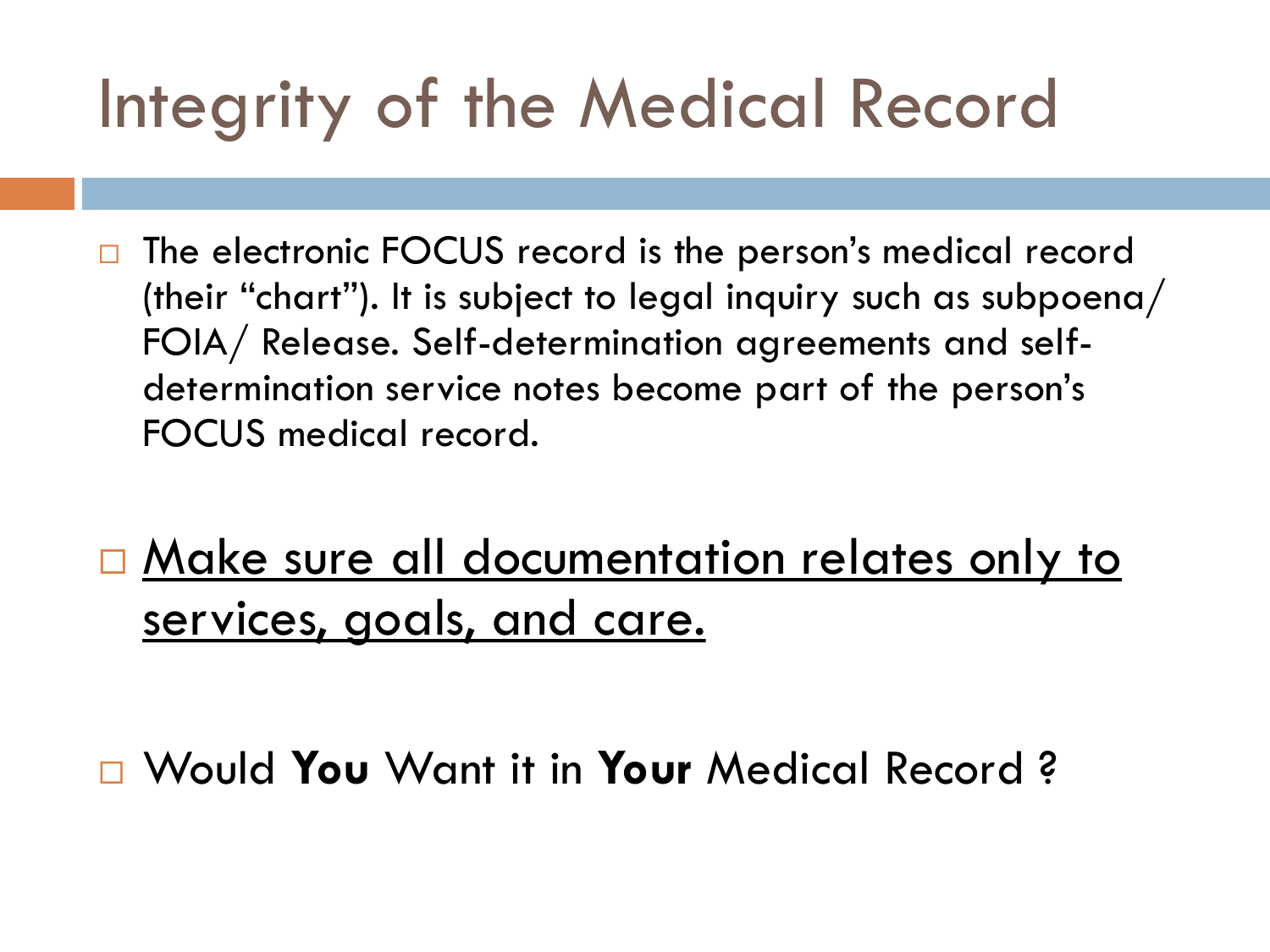#### Protect the Integrity of the Medical Record by . . .

- Making sure that documentation accurately reflects the service being provided, and contains all required elements including start/end times, goals addressed, progress made, etc.
- $\Box$  Making sure that the description of the service (as defined by Medicaid) being provided meets the billing requirements of the service AND that the service provided is consistent with the plan of service.
- **□ Remember:** Billing for a service that was not provided is Medicaid fraud.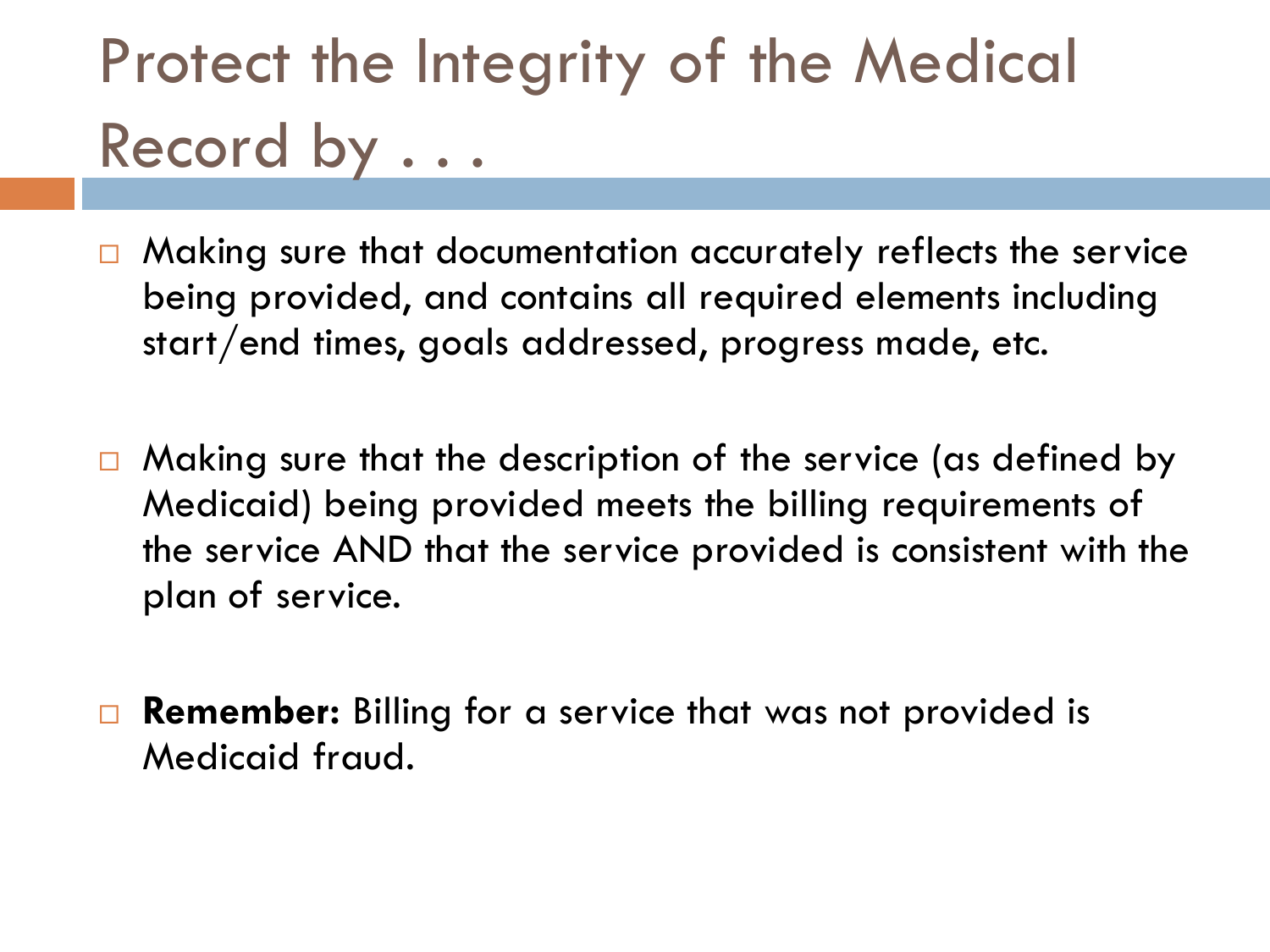#### Protecting Paper Records

As an employee, you must protect the security of written records.

- All paper records must be stored so that people who shouldn't see them do not see them. This includes plans of service, service notes, or any paper records that include information about the person or his or her services.
- Record storage areas must be locked.
- Individual records or any other documents (sign-in sheets, unfiled records, etc.) containing information about the person's services or medical condition must be locked.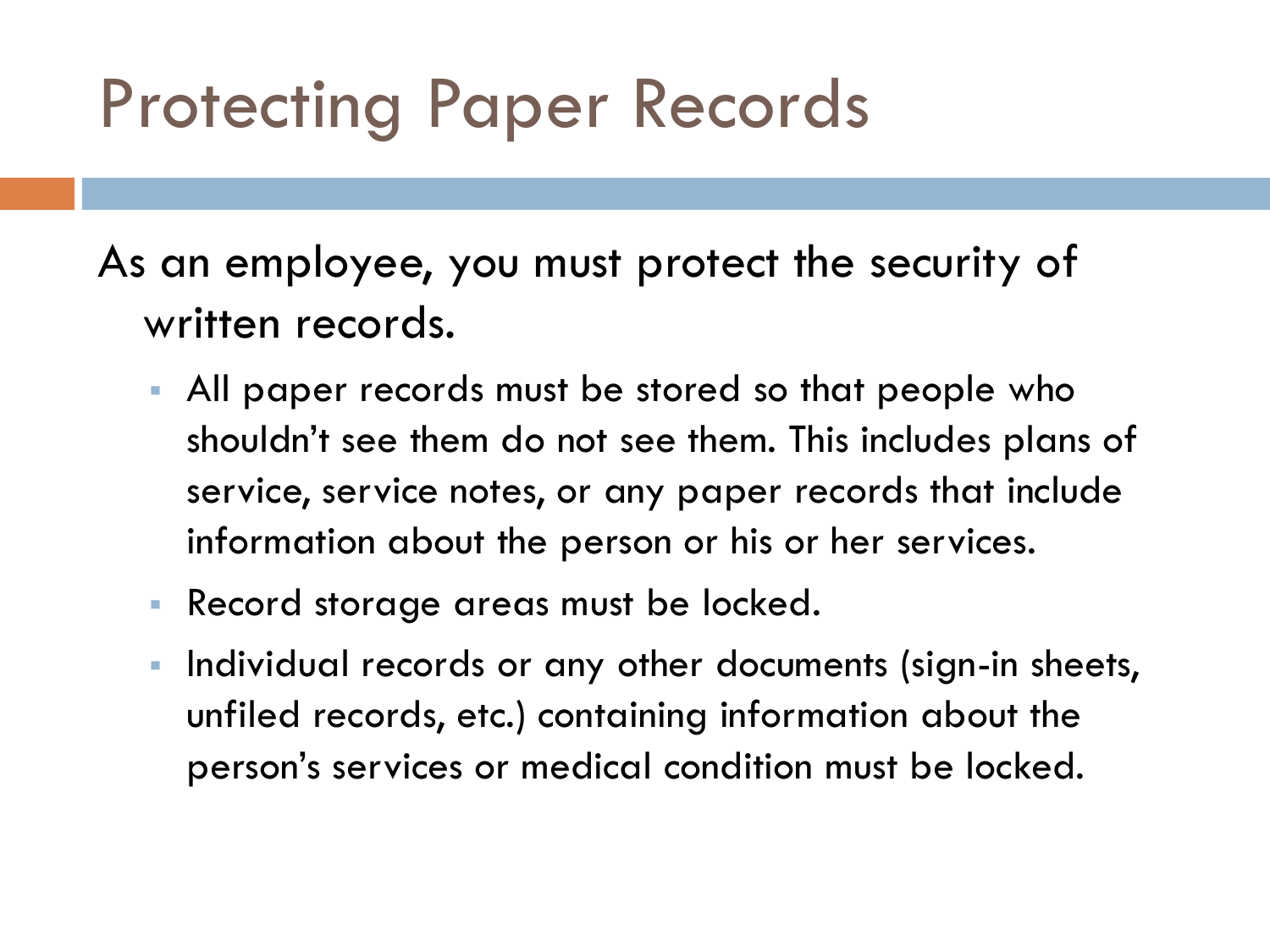#### Cautions about the Record

- DO NOT include in the record references to Recipient Rights complaints, Compliance Complaints, or anything else that isn't directly related to services. (Those records are kept separately.)
- □ DO NOT share passwords, or access electronic records from unauthorized places. (Insecure connections).
- $\Box$  Only access records when there is something you need to know to provide service. Don't access records for curiosity.
- DO NOT email information about a person's services to anyone who is not part of the person's service team.
- When you do send emails about a person or his or her services, don't include personal identifying information.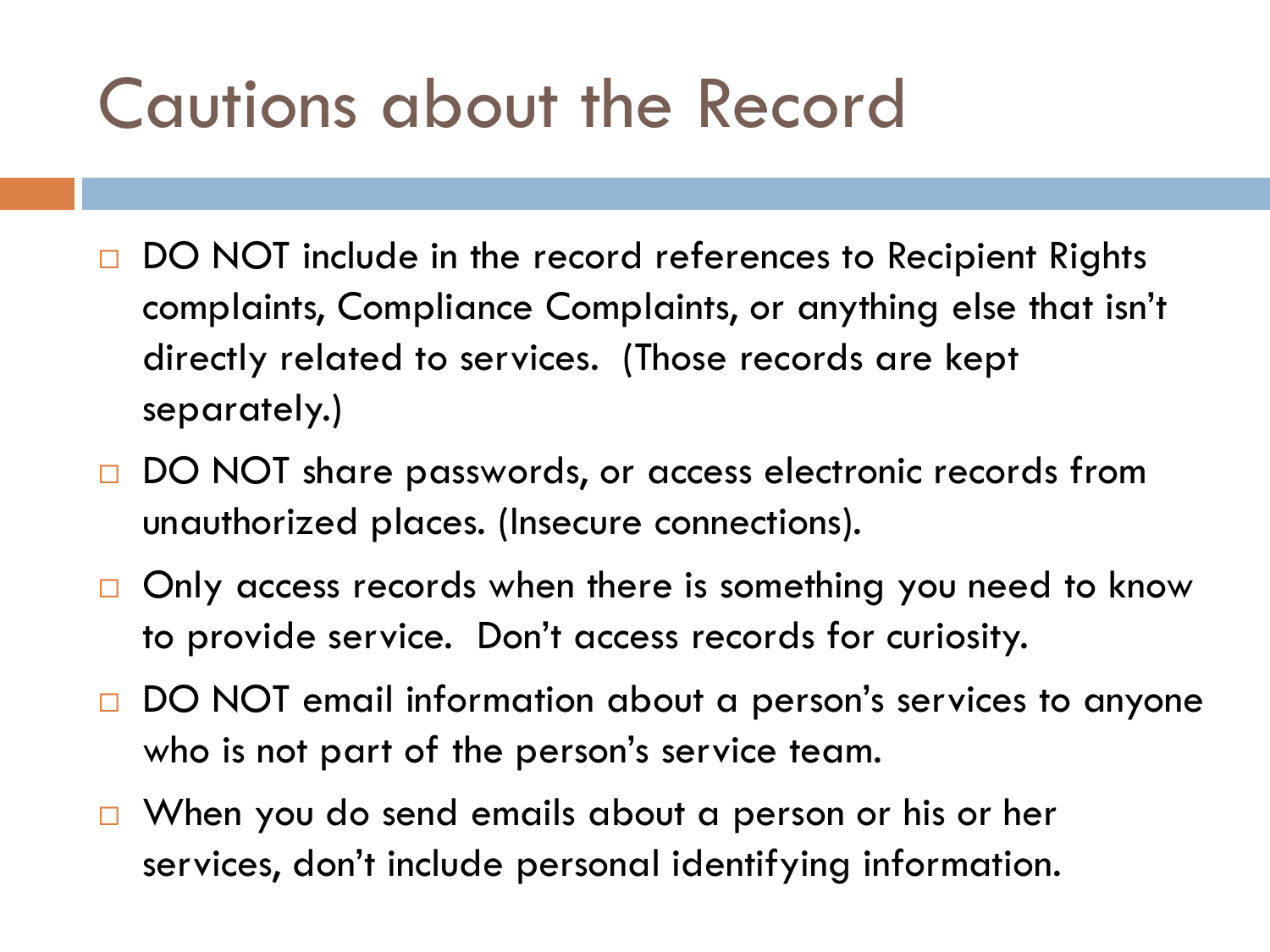#### Fact Check

- $\square$  Service notes, plans of service, and other written documentation about a person's condition or services become part of their FOCUS electronic medial record.
- $\Box$  The electronic medical record can be subject to legal inquiry such as subpoena, release, or other legal action.
- Documentation must accurately reflect the service being provided, and must and contain all required elements including start/end times, goals addressed, progress made, etc.
- $\Box$  The description of the service (as defined by Medicaid) being provided must meet the billing requirements of the service.
- $\square$  Services provided must be consistent with the plan of service.
- Record storage areas must be locked.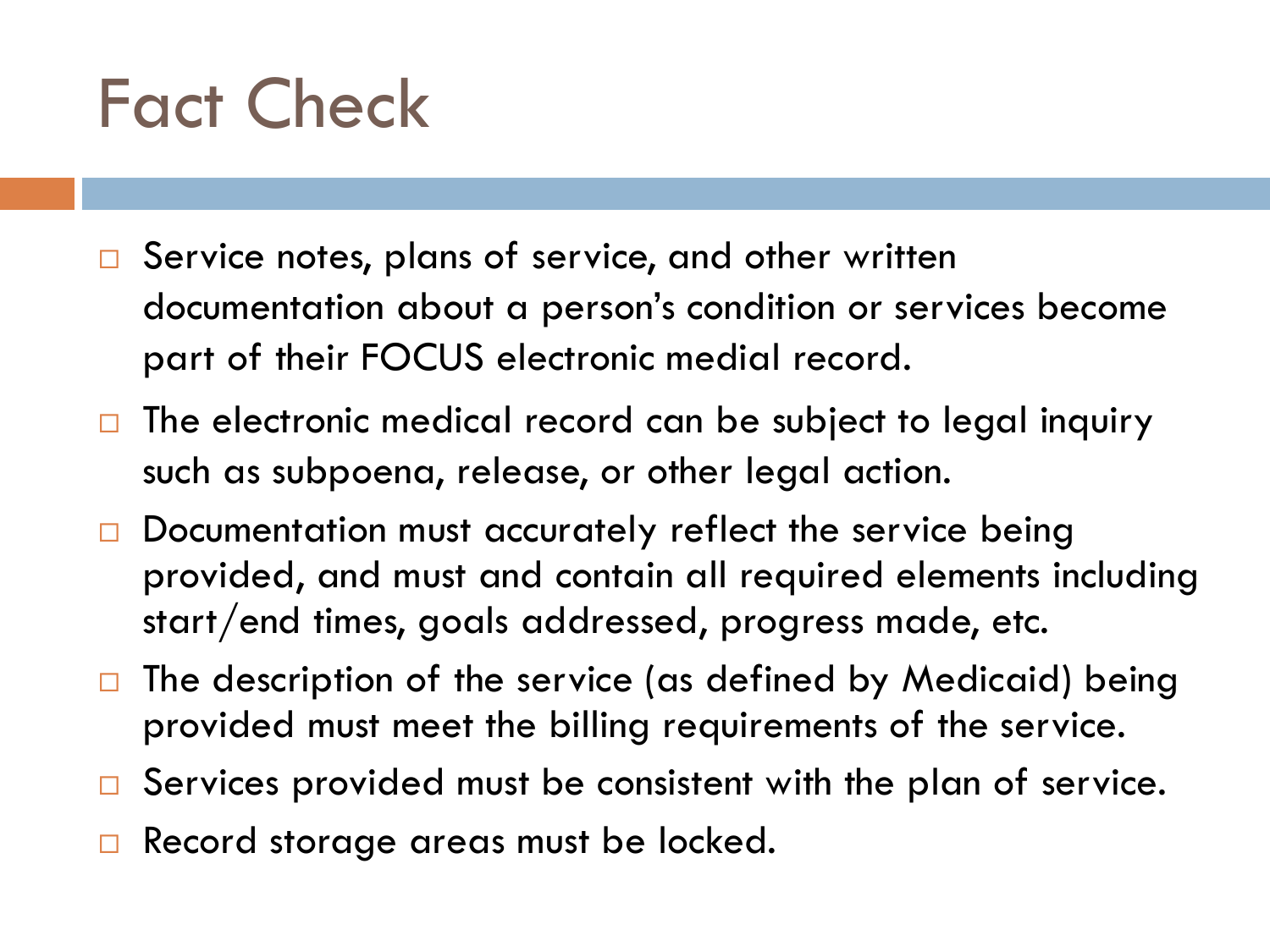#### Exploitation

Legally, the relationship between a healthcare provider and a person served is considered unequal, because the person served is dependent upon the provider for care. This means that providers must take special care not to take unfair advantage of the person or the relationship.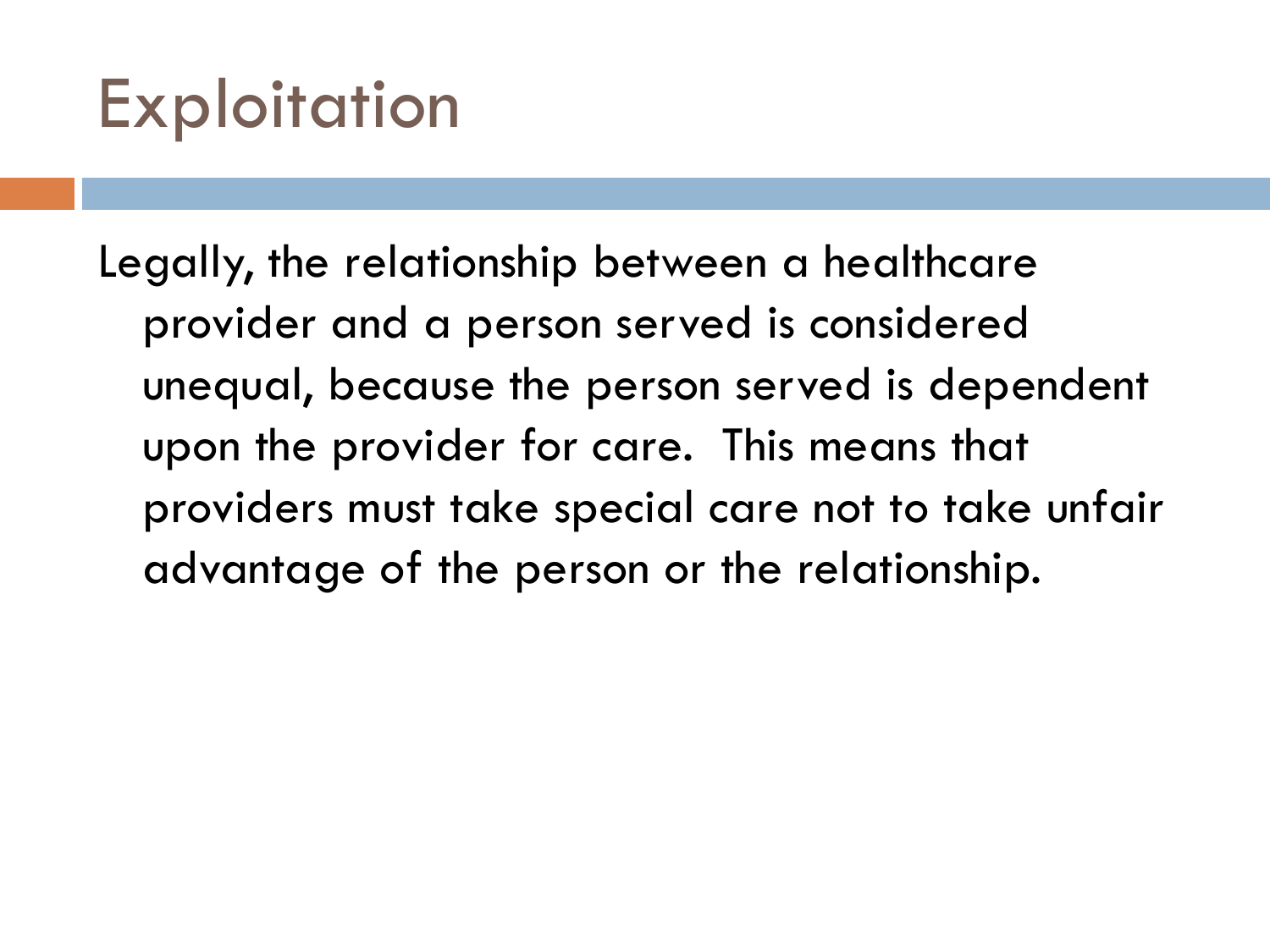□ Exploitation means gaining an unearned benefit from your relationship with a person served, or your relationship with a provider.

- $\Box$  Exploitation takes advantage of the vulnerability of the person served, or the inequality of the relationship.
- **Even the appearance** of exploitation is a concern.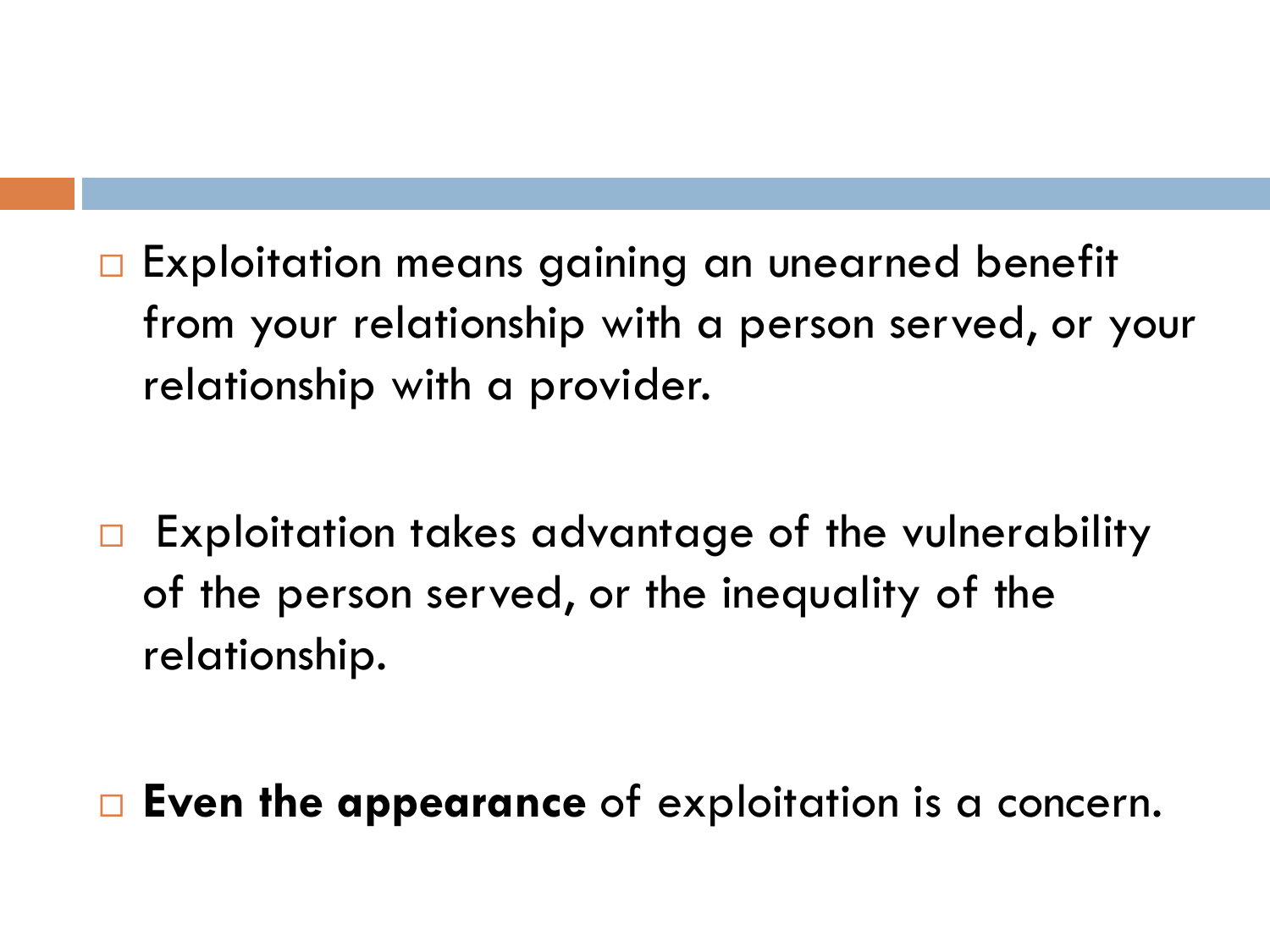#### Prevent Exploitation !

It is illegal and/or unethical to:

- Take money or items of value from or on behalf of the person served, except for your pay.
- □ Accept additional money (or other benefits) for hours worked that are paid by Medicaid.
- $\Box$  Sell items to the person served.
- Refer the person to another business you or your family owns or has a financial interest in.
- □ Pay (with money or anything else), the person, or anyone else, to refer people to you, or to another business you own.
- $\Box$  Engage in personal, social, or sexual relationships with the person served.\*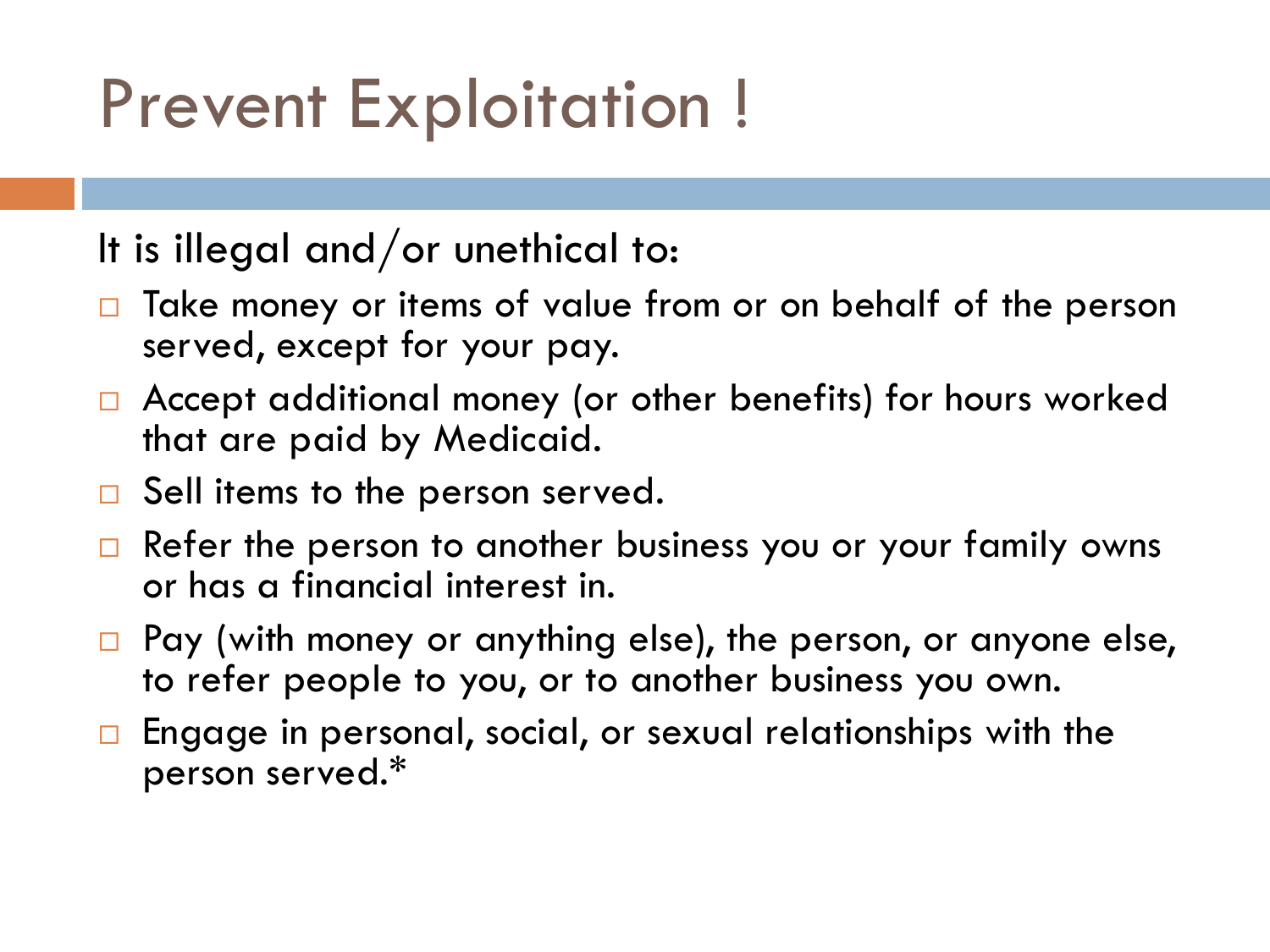#### A word about existing relationships

It is unethical, and may be illegal, for persons who support persons served by MCCMH to engage in personal, social, or sexual relationships, even with consent.

Many people who use self-determination hire their family or friends to work for them. This is allowed. However, while you are working, you are an employee of the person, and the employment relationship, and the rules that apply to it, overrides all others. The relationship that you had with the person should not change or deepen as a result of your employment relationship.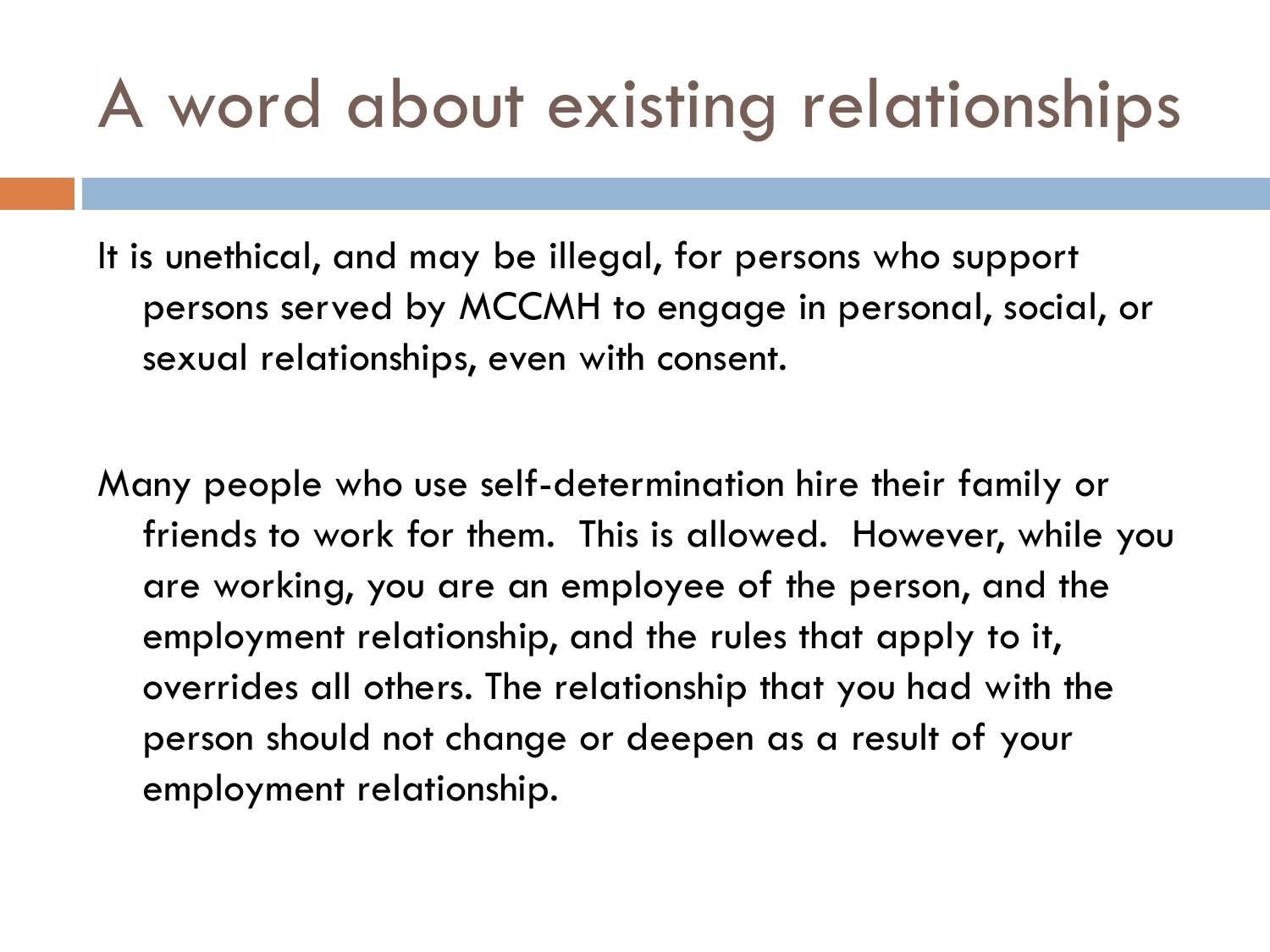#### Fact Check

- When a healthcare provider takes advantage of their relationship with a person served, for the provider's financial or personal gain, that is exploitation.
- □ Accepting money or items of value, accepting additional money for hours already paid by Medicaid, selling items to the person served, and accepting payment for making referrals to you or a business you own are examples of exploitation.
- $\Box$  Even the appearance of exploitation is problematic.
- $\Box$  Even if you have another relationship with the person, when you are working, you are their employee, and that relationship, and all the rules that apply, overrides all other relationships.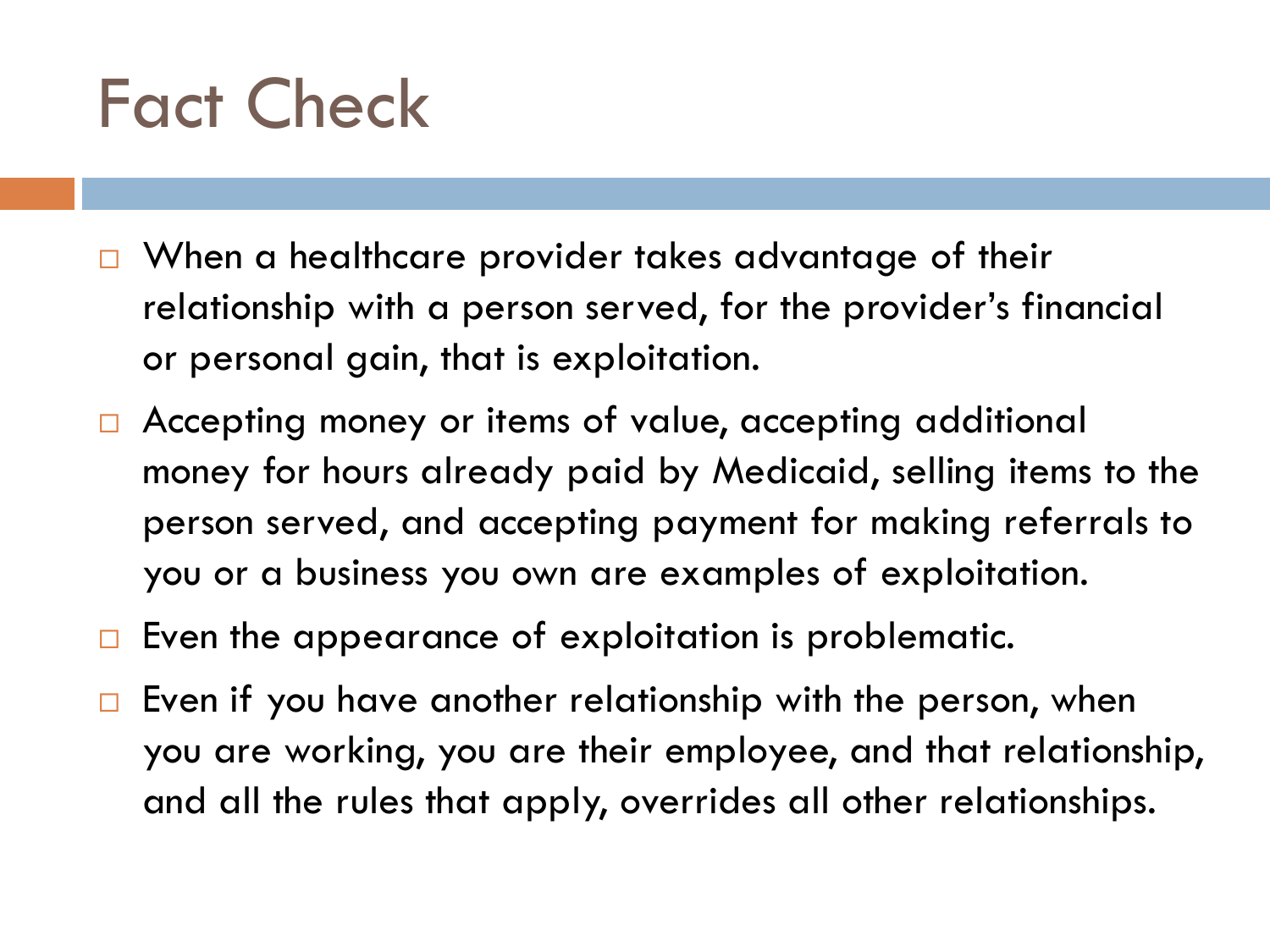#### If it seems wrong, speak up!

- □ Employees are required to report actual or suspected fraud, waste or abuse in Medicaid services, as well as any other violation of law or ethics.
- **You cannot be punished because you report a potential compliance violation in good faith.** But, there can be consequences if you know, or should have known, that something is wrong and you don't report it.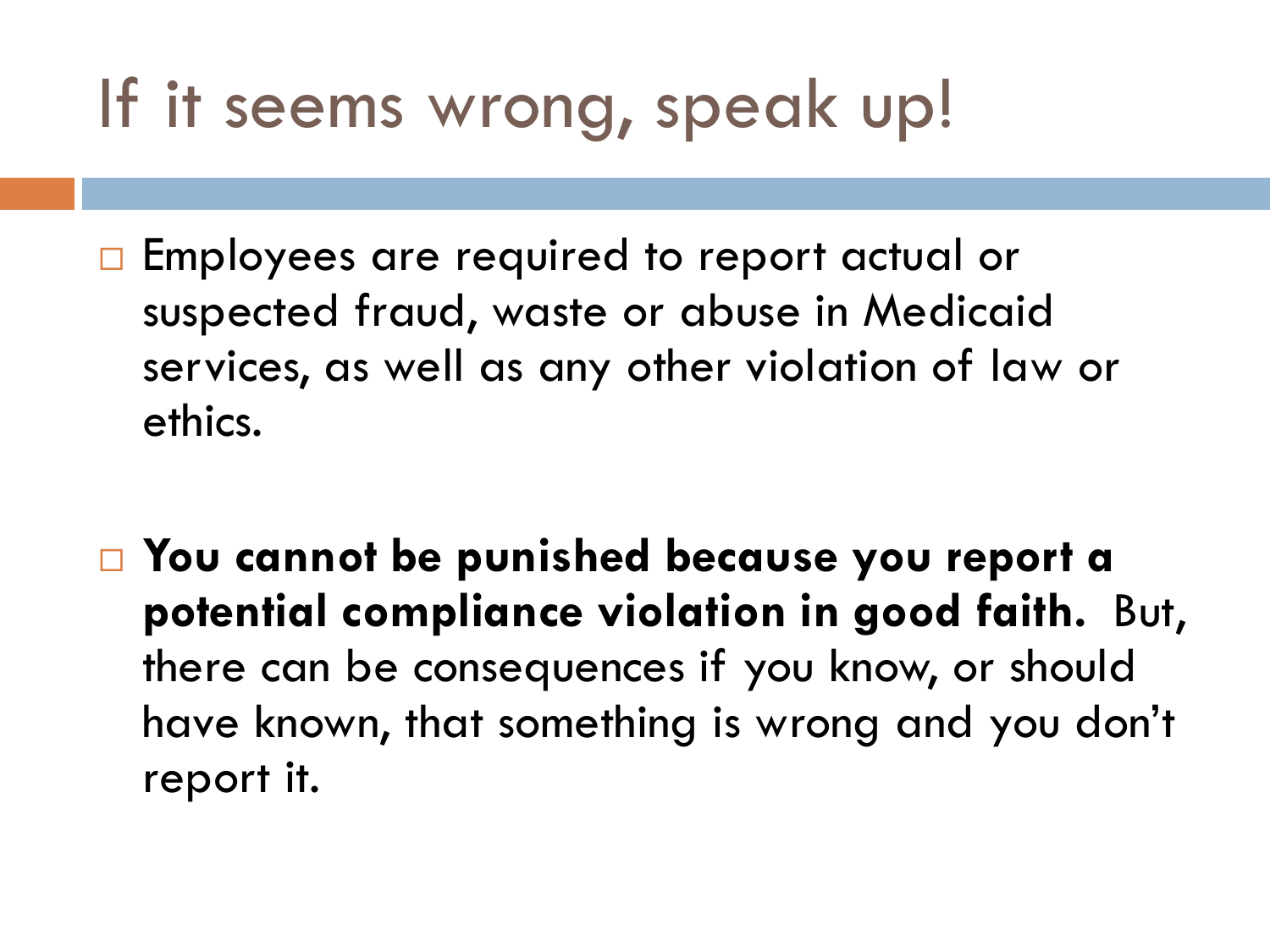## What Needs to be Reported ?

#### **Report these kinds of Issues to Corporate Compliance:**

- Billing for services that haven't been provided, including wrong services, duplicate services, more services than allowed, or services that aren't in the plan.
- □ Violations of confidentiality, including unauthorized record exposure.
- $\Box$  Any time a staff person seems to be using a person served for the staff's personal benefit, including using the person's service time for personal benefit.
- **Anything that appears to be irregular, suspiciously inaccurate, or inconsistent.**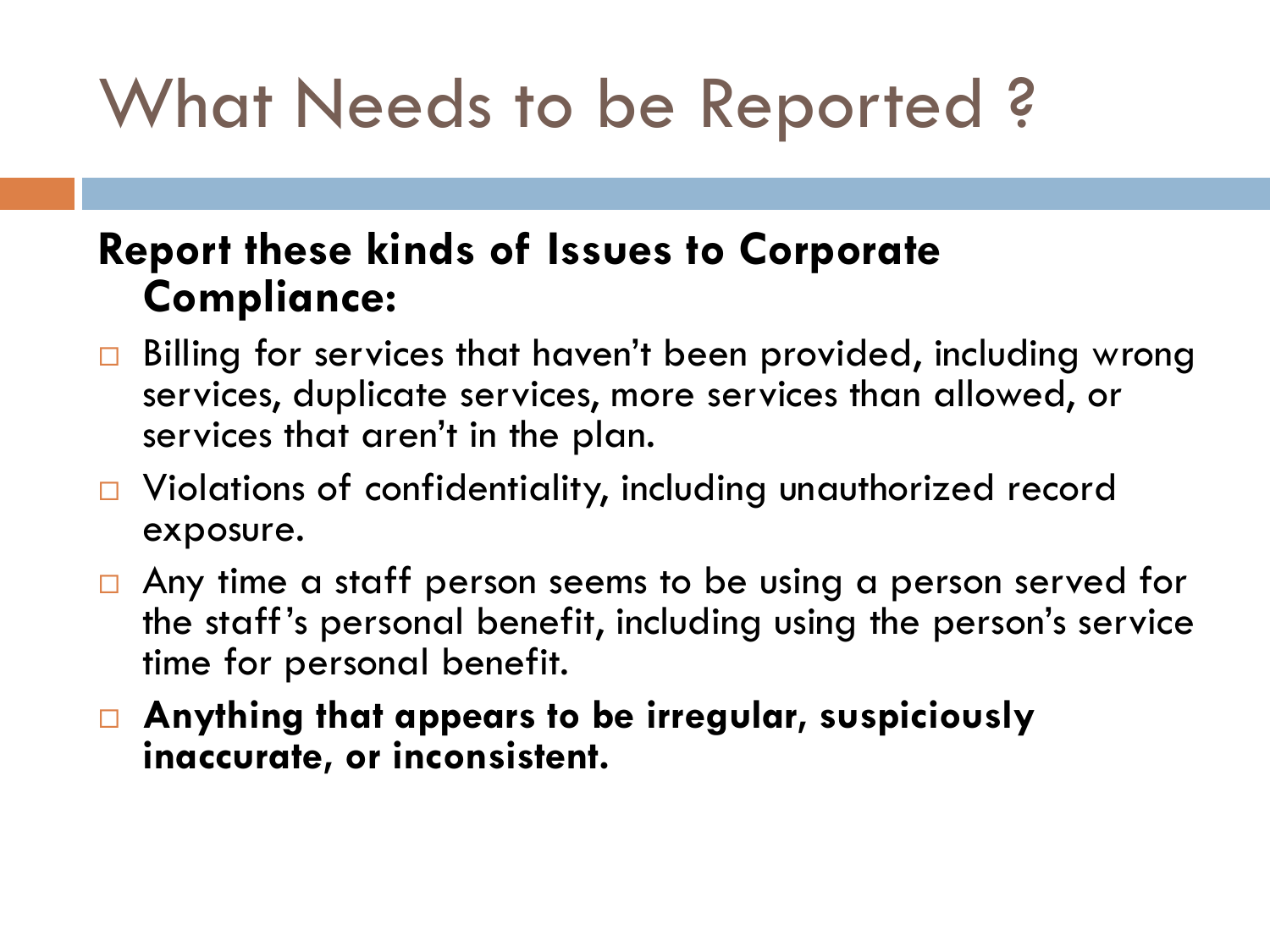#### How do I Report ?

You can report a potential compliance violation in several ways:

- **Call: Compliance Hotline: 586-469-6481**
- **E-mail: [ComplianceReporting@mccmh.net](mailto:ComplianceReporting@mccmh.net)**
- **US Mail: MCCMH Compliance Office, 22550 Hall Rd., Clinton Twp. 48036**
- **Stop by in person!**

**MCCMH Compliance Office, 22550 Hall Rd., Clinton Twp.**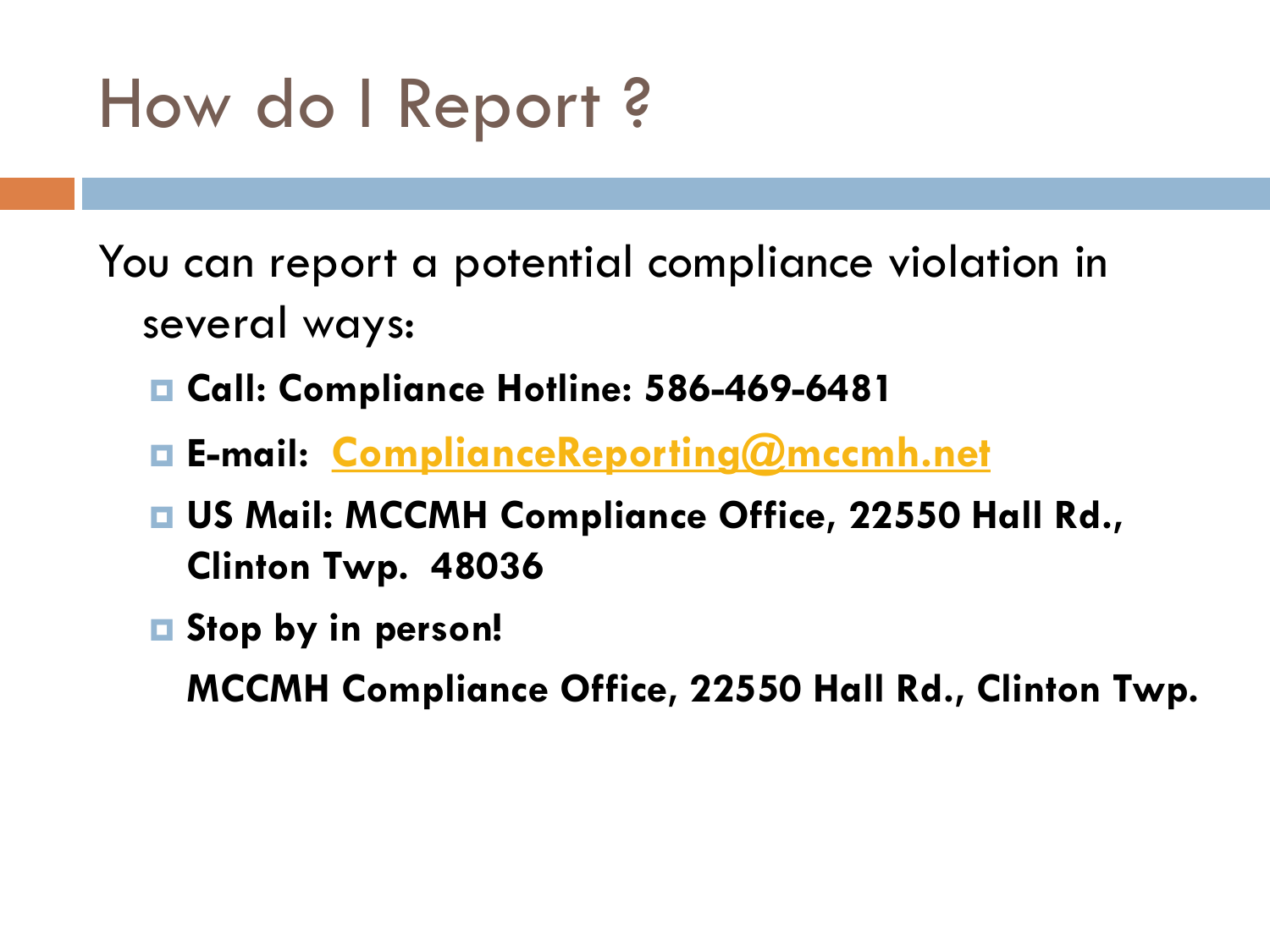### Anonymous Reporting

#### **You can make reports anonymously.**

But, we need enough information about the issue to do an investigation. Include whatever you know. (What, where, when, who, how ?)

Remember! **You cannot be punished for making a good faith report.** But, there can be consequences if you know, or should have known, that something is wrong and you don't report it.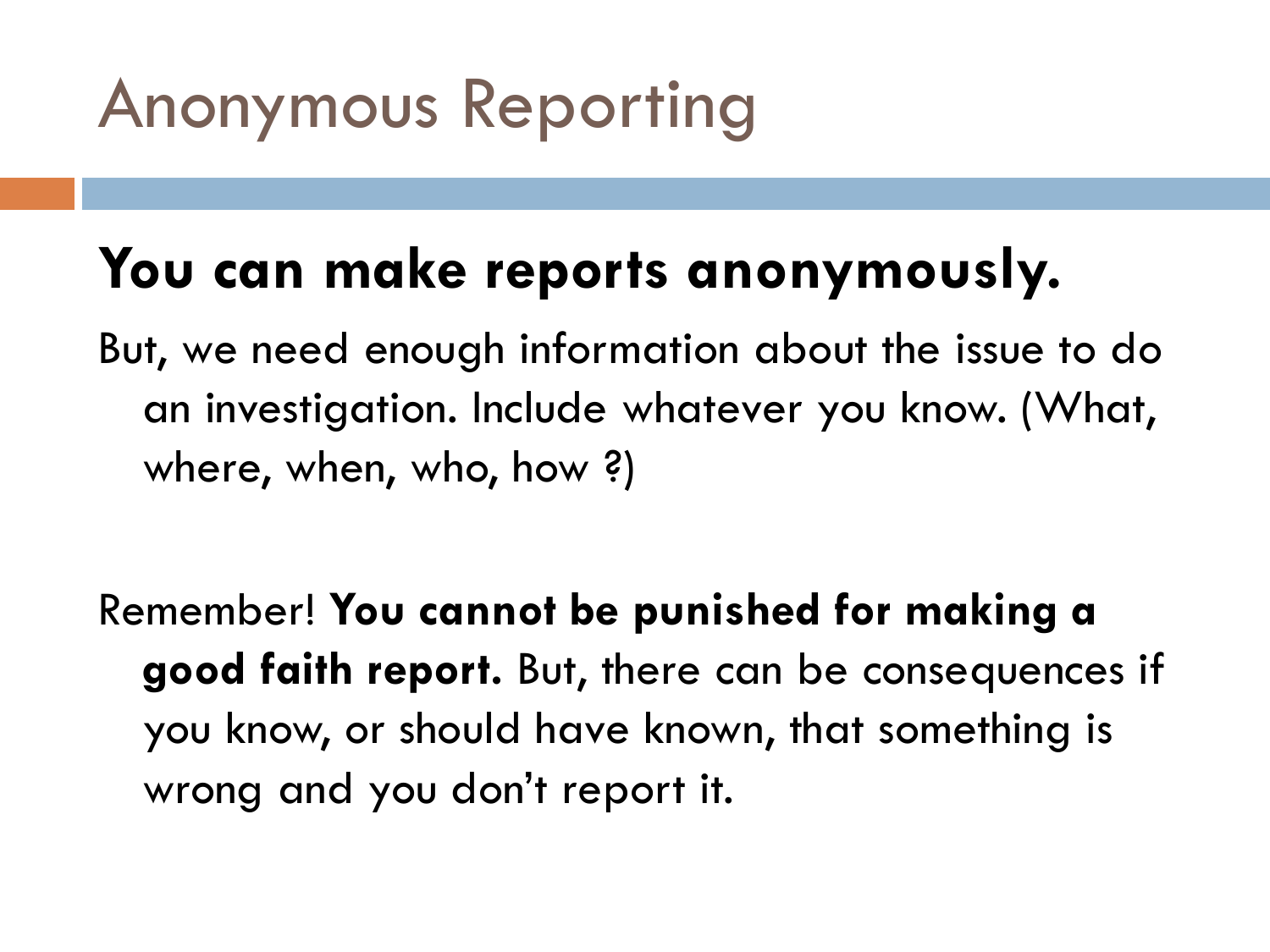# **Call Us, We'll Sort It Out**

Each year, the Compliance Office receives many reports that aren't Compliance issues. These issues are referred to the appropriate source for handling.

- **D** Clinical Supervision Issues
	- Referred to the appropriate clinical manager.
- **Recipient Rights Issues** 
	- Referred to the Office of Recipient Rights. Compliance often works hand-in-hand with ORR on investigations.
- **Personnel Issues** 
	- Referred to the appropriate supervisor or agency, or to the self-determination coordinator.
- **Call: Compliance Hotline 586-469-6481**
- **E-mail: [ComplianceReporting@mccmh.net](mailto:ComplianceReporting@mccmh.net)**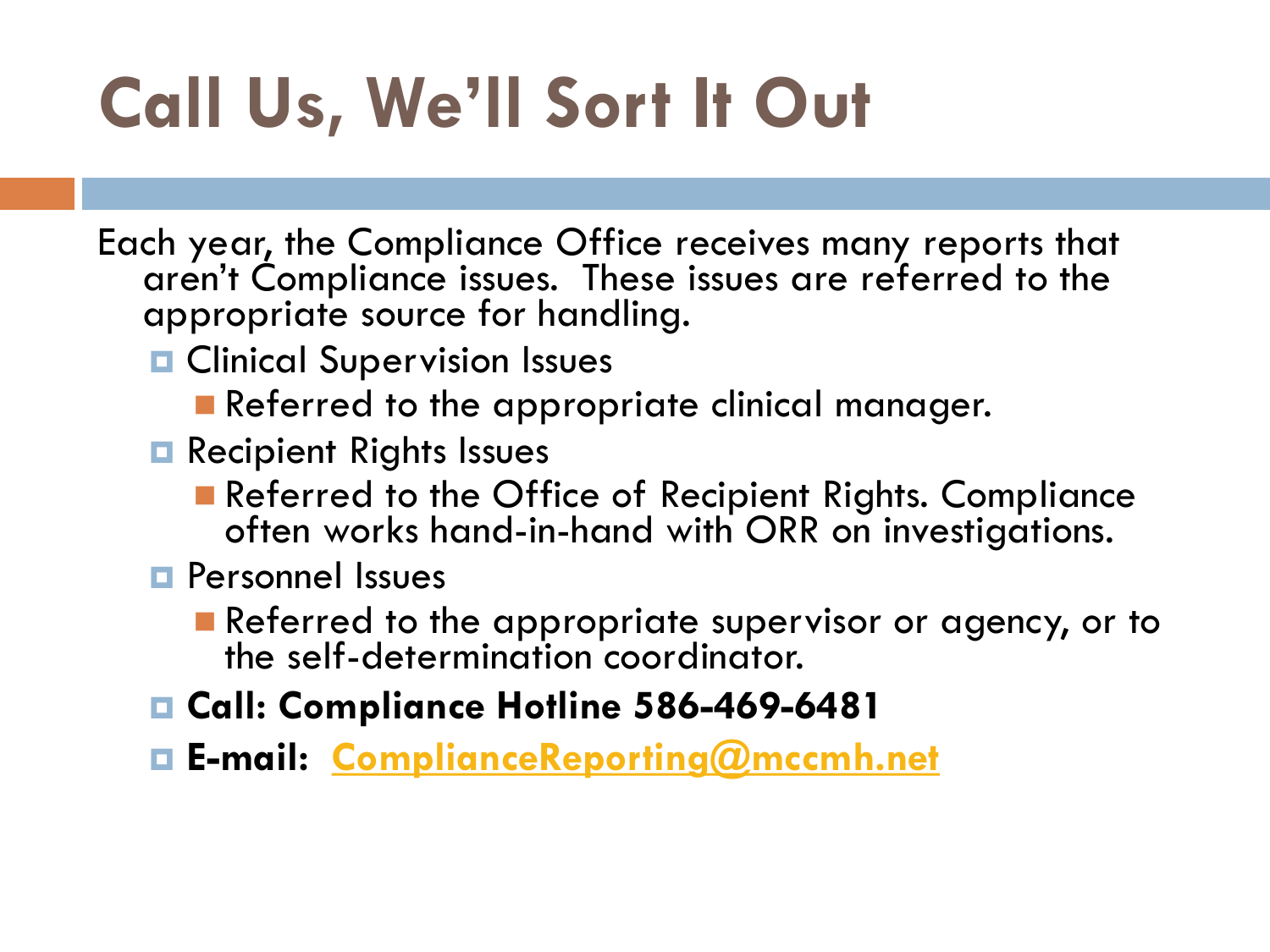#### Fact Check

- □ You cannot be punished for making a compliance report in good faith.
- □ You can report compliance issues anonymously.
- $\Box$  To make a compliance report:
	- **Call: Compliance Hotline: 586-469-6481**
	- **E-mail: [ComplianceReporting@mccmh.net](mailto:ComplianceReporting@mccmh.net)**
	- **US Mail: MCCMH Compliance Office, 22550 Hall Rd., Clinton Twp. 48036**
	- **Stop by in person! MCCMH Compliance Office, 22550 Hall Rd., Clinton Twp.**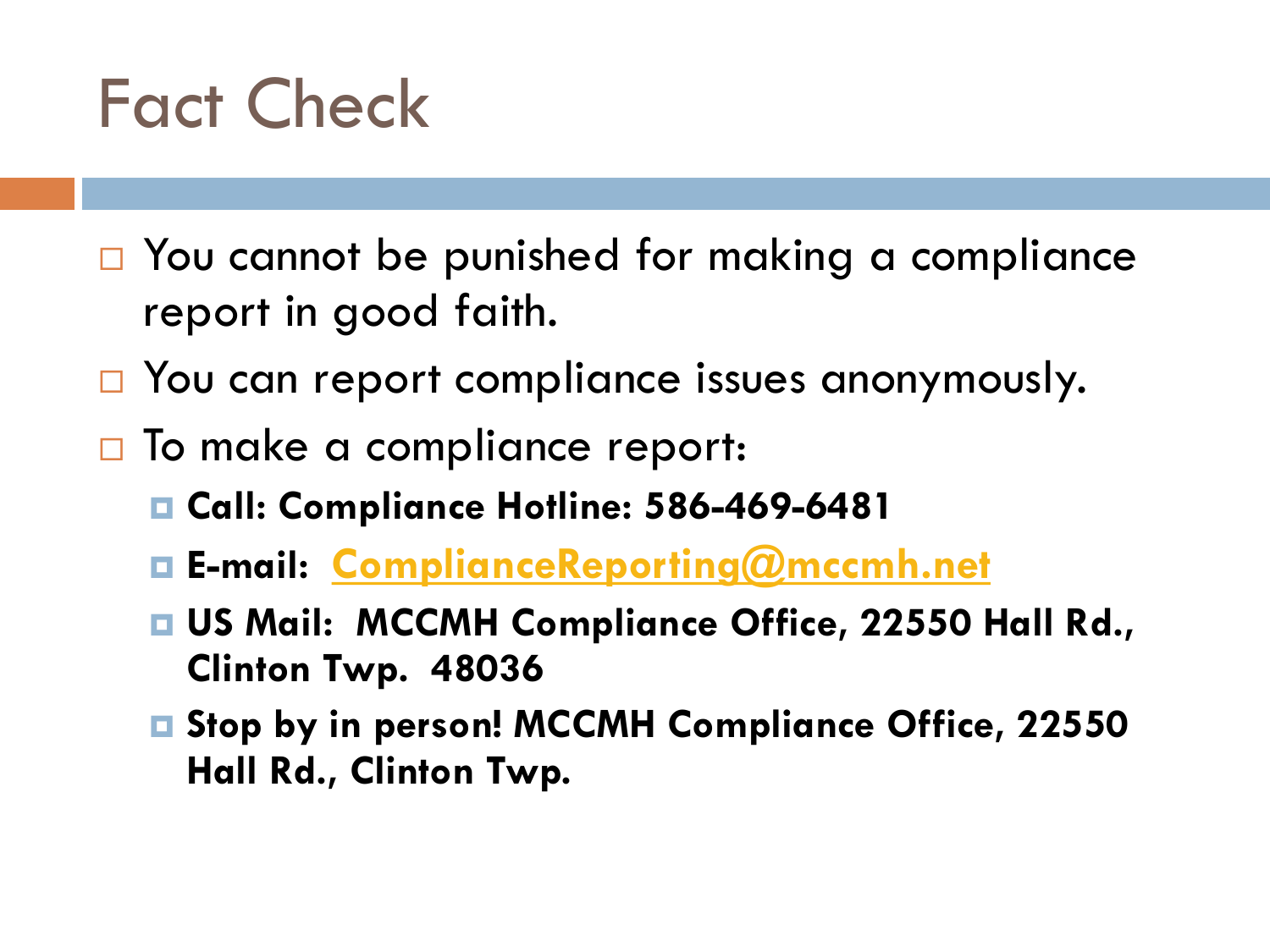#### Want to learn more ?

If you want to learn more about Corporate Compliance, or the specific laws referenced here, search on these topics:

- Corporate Compliance
- Michigan Office of the Inspector General
- Medicaid Integrity Program
- Federal False Claims Act
- Whistleblower Protection Act
- Stark Laws/ Anti-Kickback laws
- HIPAA and HIPAA Electronic Security
- Deficit Reduction Act of 2005
- The Michigan Mental Health Code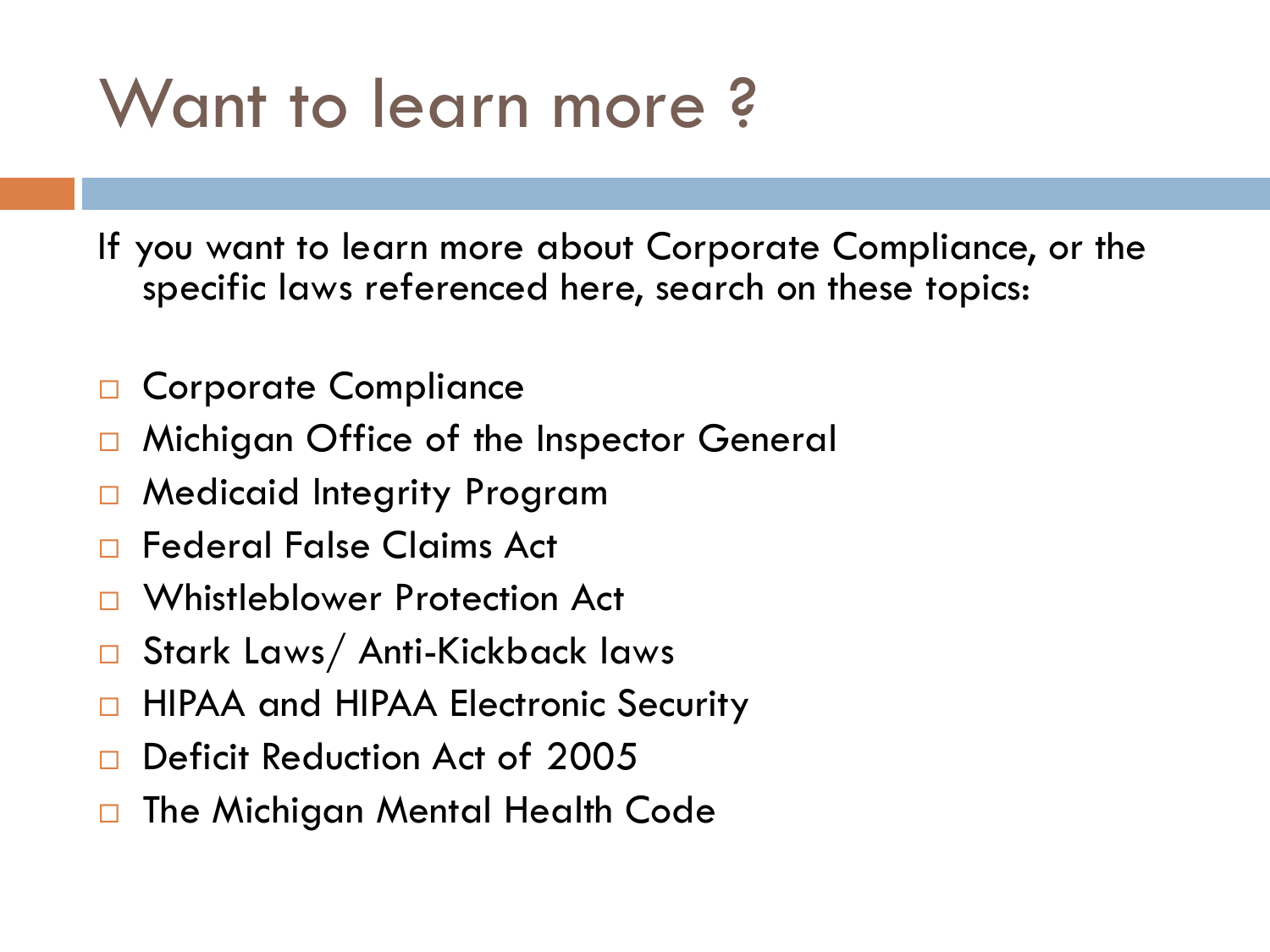## Compliance Quiz

- 1) True or false: Corporate Compliance is the system that monitors, corrects for, and prevents violations of law, in healthcare and other services, especially when the services are paid for with Federal Funds.
- 2) Which of the following is true:

 When I am working as a CLS or respite provider, I am an employee of the person.

 When I am working, I am responsible to follow all the rules and laws that govern healthcare services, and to report any violations that I see or suspect.

 When I am working, my relationship as an employee of the person overrides any other relationship I have with them.

All of the above.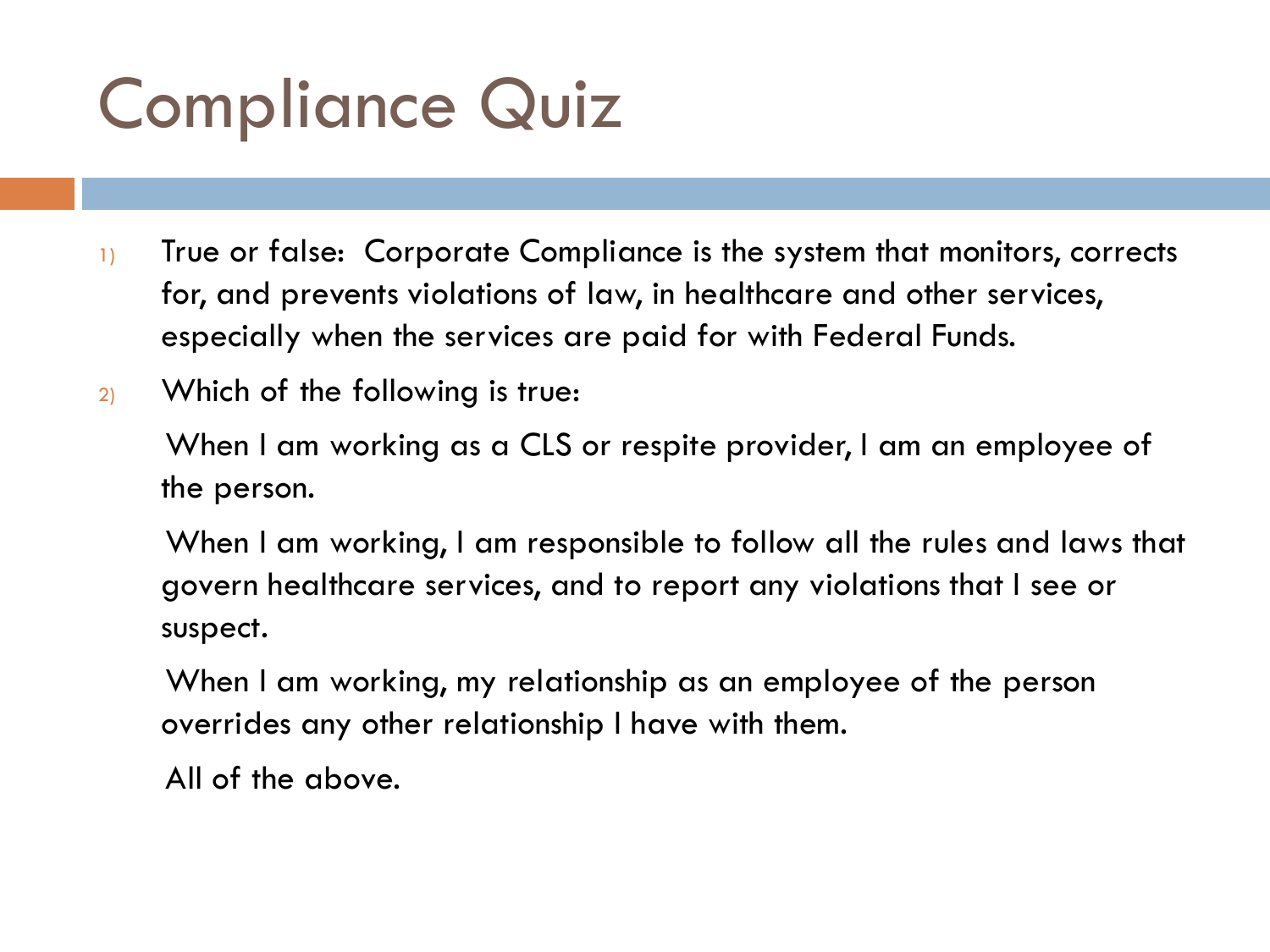- 3. True or false: It is ok to document that you provided CLS, even though you actually provided respite, because the person you support is out of respite for the month.
- 4. True or false: It is ok to spend all CLS time on community events, because the person you support doesn't like to work on the other CLS goals in his plan.
- 5. True or false: Documenting hours that were not actually worked is fraud.
- 6. True or false: The plan of service is only a suggestion. You can make up other things to do with the person if he/she wants you to do something that isn't in the plan.
- 7. True or false: Posting pictures on Facebook of you working with the person you support is a good idea, because it might help you get more business as a caregiver.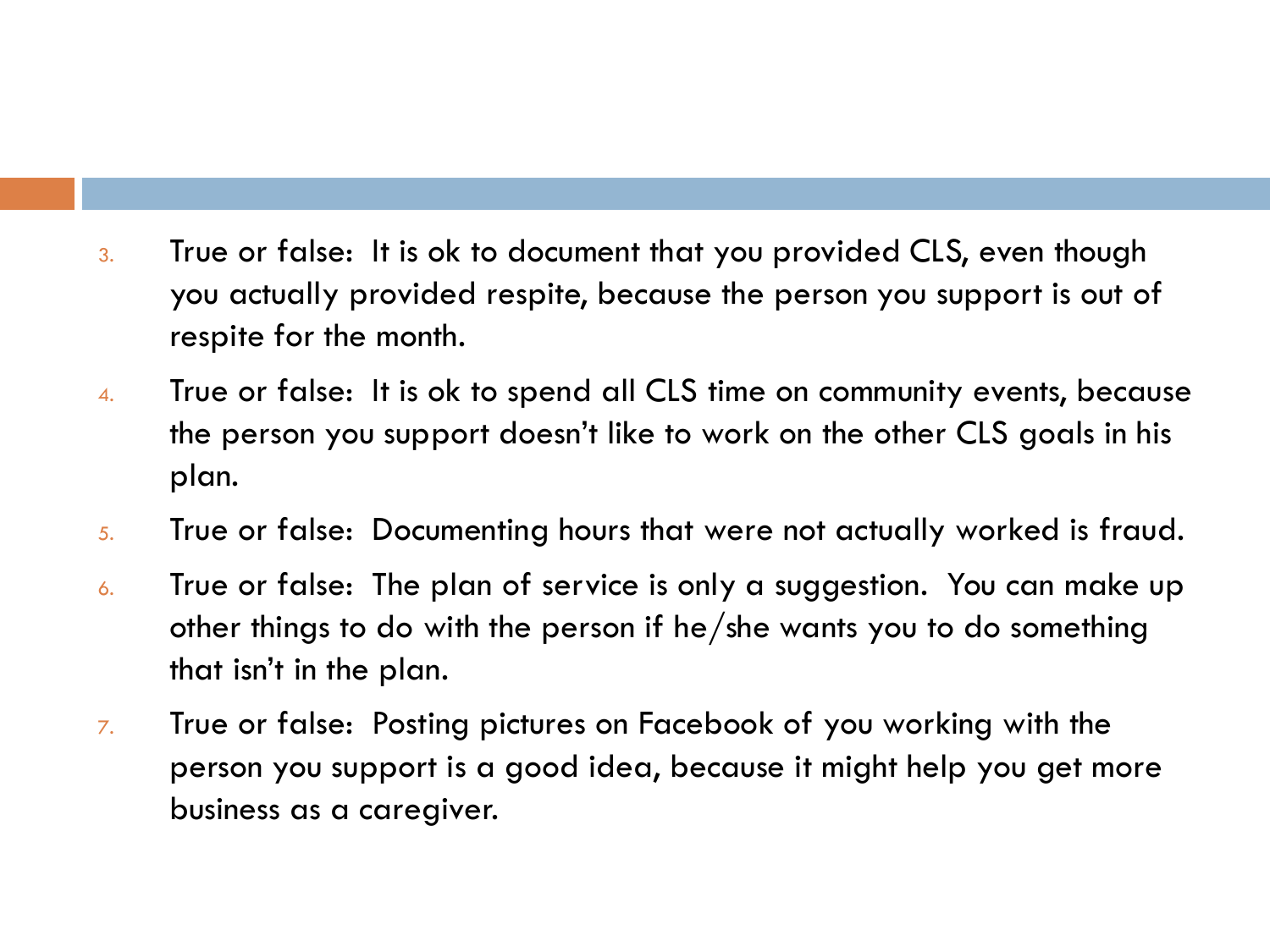- 8. True or false: You have been working with a person as a CLS or respite provider for a long time. The family really likes you. They think you don't get paid enough for the hours you work, so they want to help you out by putting gas in your car every week. It's ok to accept this, because you didn't ask them to do it.
- 9. True or false: The fact that someone uses MCCMH services at all is confidential.
- 10. You cannot get into trouble if you report a suspected compliance violation in good faith, even if it turns out that it isn't a violation after all.
- 11. True or false: You have to give your name if you file a compliance report.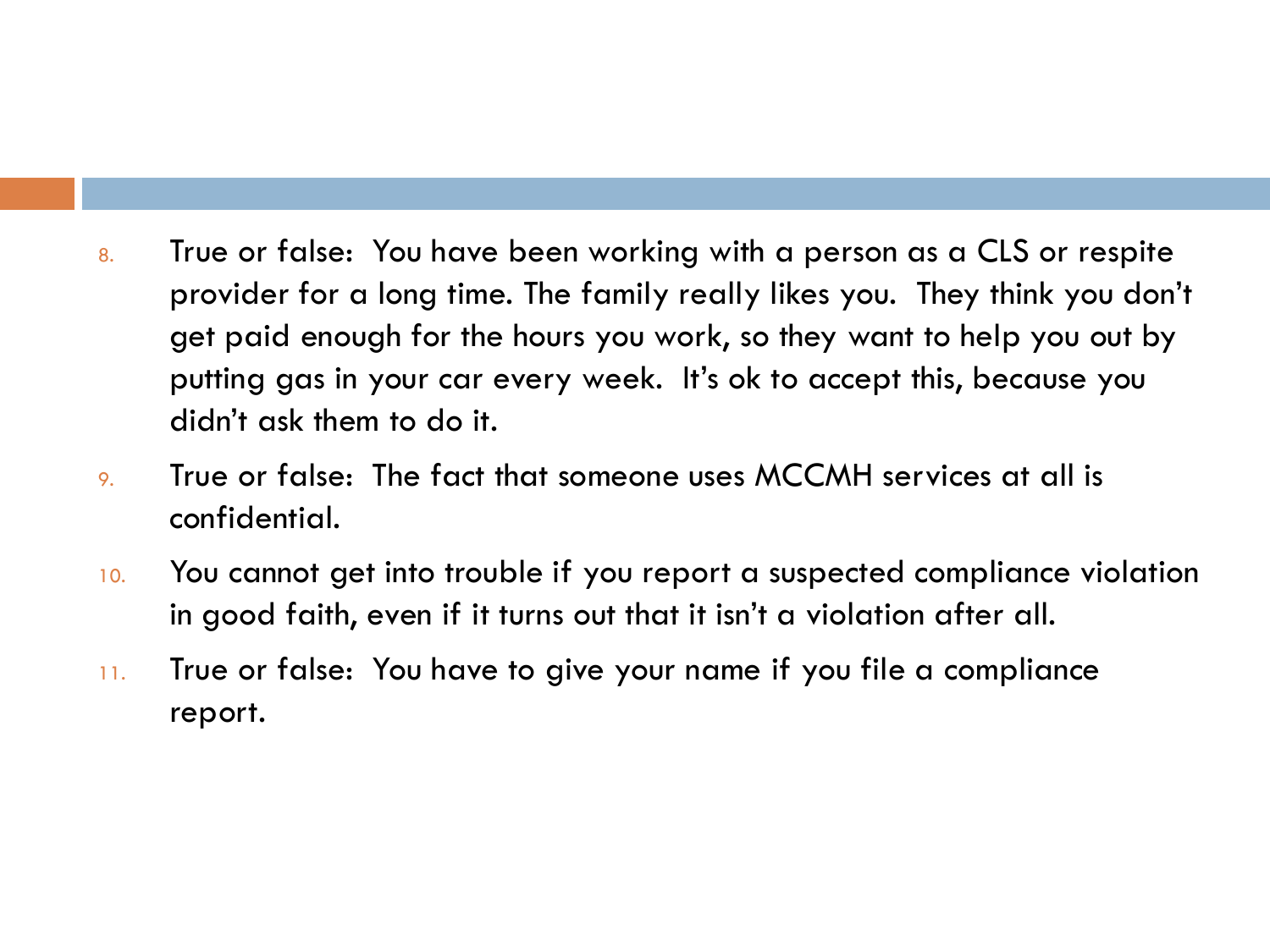12. Which of the following are ways to report a suspected compliance violation?

Call the Compliance Hotline at 586-469-6481.

Email: [ComplianceReporting@mccmh.net](mailto:ComplianceReporting@mccmh.net).

 Mail it to: MCCMH Compliance Office, 22550 Hall Road, Clinton Township, MI 48036.

Come in in person.

All of the above.

(Hint: Print this page in case you need it in the future.)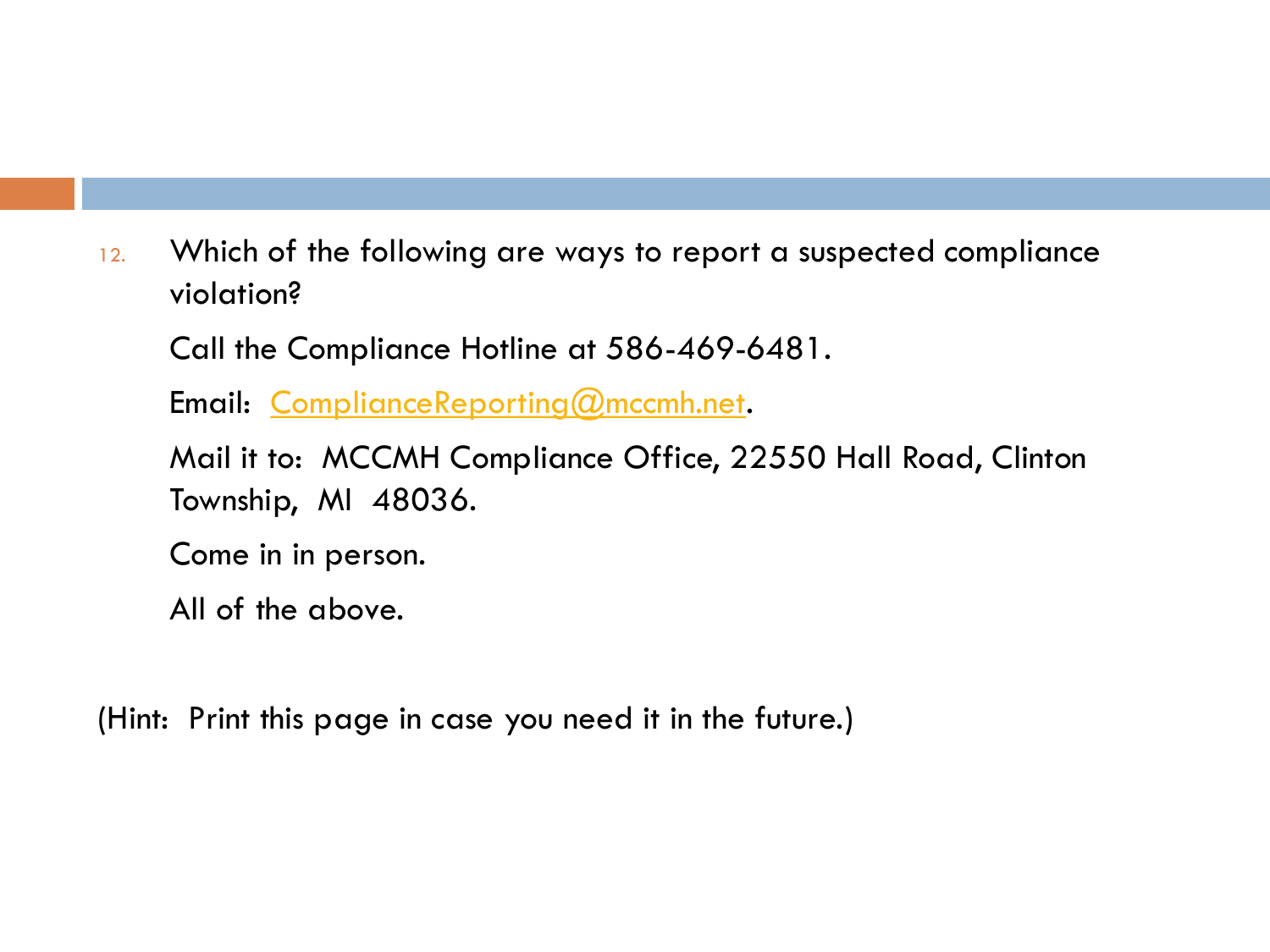## Answers to the Compliance Quiz

- 1. TRUE. Corporate Compliance is the system that monitors, corrects for, and prevents violations of law in healthcare and other services, especially when the services are paid for with Federal funds.
- 2. ALL OF THE ABOVE. Even if you are a family member or a friend of the person you support, when you are working, you are an employee of the person, and you must follow all the rules and laws that govern healthcare services paid for using Medicaid dollars.
- 3. False. Services must be documented exactly as they are provided. CLS and respite are not interchangeable.
- 4. False. Spending all CLS time on only one objective is healthcare waste. CLS must be provided as written into the plan of service, including according to approved amounts for each objective.
- 5. True. Time should be documented exactly as it is worked.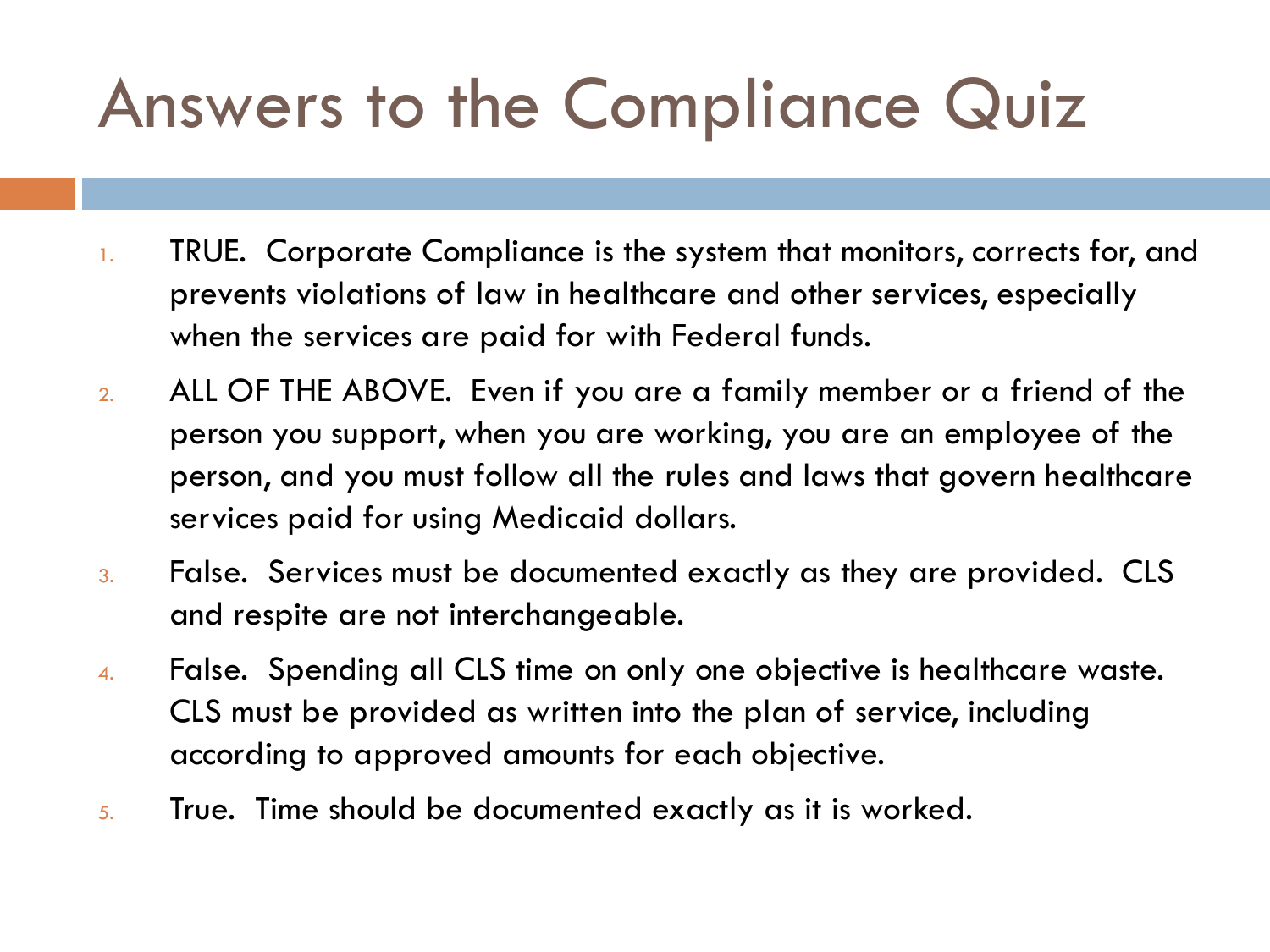- 6. FALSE. You cannot make things up. Follow the plan of service exactly as it is written.
- 7. FALSE. Posting pictures online is a violation of the person's confidentiality, and using the person you support to try to get more business for yourself is exploitation.
- 8. FALSE: You cannot accept money or items of value, except your pay, for time that is paid by Medicaid.
- 9. TRUE. Even the fact that someone uses MCCMH services is confidential, and should not be shared publicly.
- 10. TRUE. You cannot be punished for making a compliance report in good faith, no matter how it comes out.
- 11. FALSE. You can file a compliance report anonymously.
- 12. ALL OF THE ABOVE. You can file a compliance report by phone, email, US Mail, or in person.